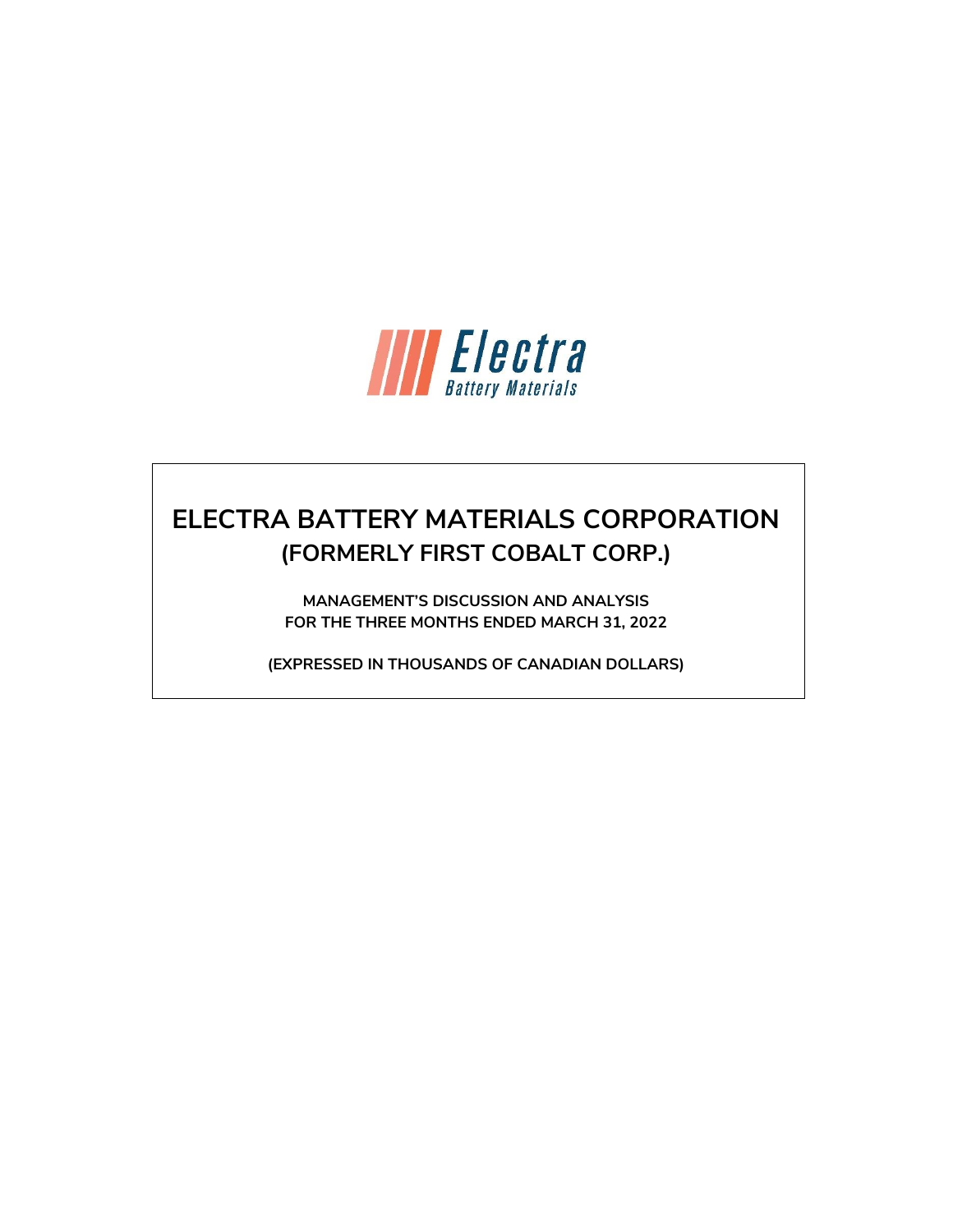*(expressed in thousands of Canadian dollars)*

#### **GENERAL**

This Management's Discussion and Analysis of Electra Battery Materials Corporation ("Electra" or the "Company") ("MD&A") was prepared on May 26, 2022 and provides analysis of the Company's financial results for the three months ended March 31, 2022 and 2021. The following information should be read in conjunction with the accompanying condensed interim consolidated financial statements for the three months ended March 31, 2022 and 2021 with accompanying notes which have been prepared in accordance with IAS 34, Interim Financial Reporting ("IAS 34"). All dollar figures are expressed in thousands of Canadian dollars unless otherwise stated. Financial Statements are available a[t www.sedar.com](http://www.sedar.com/) and the Company's website [www.electrabmc.com.](http://www.electrabmc.com/)

#### **COMPANY OVERVIEW**

Electra was incorporated on July 13, 2011 under the Business Corporations Act of British Columbia and on September 4, 2018, the Company filed a Certificate of Continuance into Canada and adopted Articles of Continuance as a Federal Company under the Canada Business Corporations Act (the "CBCA"). On December 6, 2021, the Company changed its name from First Cobalt Corp. to Electra Battery Materials Corporation to better align with its strategic vision. The Company is focused on building a North American integrated battery materials complex for the electric vehicle supply chain. In addition, the Company continues to explore its Idaho mineral properties as a potential future source of North American cobalt and copper.

Electra is a public company listed on the TSX Venture Exchange (TSX-V) (under the symbol ELBM). On April 27, 2022, the Company began trading on the Nasdaq Capital Market (Nasdaq) (under the symbol ELBM). The Company's registered and records office is Suite 2400, Bay-Adelaide Centre, 333 Bay Street, Toronto, Ontario, M5H 2T6. The Company's head office is located at 133 Richmond Street W, Suite 602, Toronto, Ontario, M5H 2L3.

## **Q1 2022 HIGHLIGHTS AND RECENT EVENTS**

On April 5, 2022 the Company announced that it was undertaking a consolidation of its outstanding common share capital on an 18-to-1 basis, thereby reducing the number of shares outstanding from 564,443,309 to 31,357,959. The share consolidation was completed to support a listing application for Electra's shares on the Nasdaq, which required a share price of at least US\$3.00 at the time of the application. Approval was subsequently received and the Company commenced trading on Nasdaq on April 27, 2022 under the ticker symbol "ELBM".

On January 13, 2022 the Company established an at-the-market equity program ("ATM Program") to allow the Company to issue up to \$20,000 of common shares from treasury to the public from time to time, at the Company's discretion. The ATM Program was amended on May 17, 2022 to extend the program to the Nasdaq.

On April 11, Electra announced the appointment of Renata Cardoso as Vice-President, Sustainability and Low Carbon. Renata will have overall responsibility for the Company's mission to exceed global ESG norms in the industry, in line with Electra's business objective to be the partner of choice in the EV market. On April 21, 2022, the Company announced the departure of its Chief Financial Officer, Ryan Snyder, who was recruited by a senior precious metals producer. Michael Insulan has been appointed Interim Chief Financial Officer until a successor is in place. On May 25, 2022, Electra announced the appointment of Joe Racanelli as Vice President, Investor Relations, responsible for the Company's engagement with the investment community.

During the three months ended March 31, 2022, US\$500 of principal value of notes were converted by noteholders which resulted in the Company issuing a total of 112,729 post-consolidation common shares. The Company also made interest make-whole payments to the noteholders upon conversion totaling US\$89. As of March 31, 2022, a total of US\$6,000 of principal value of notes were converted by noteholders which resulted in the Company issuing a total of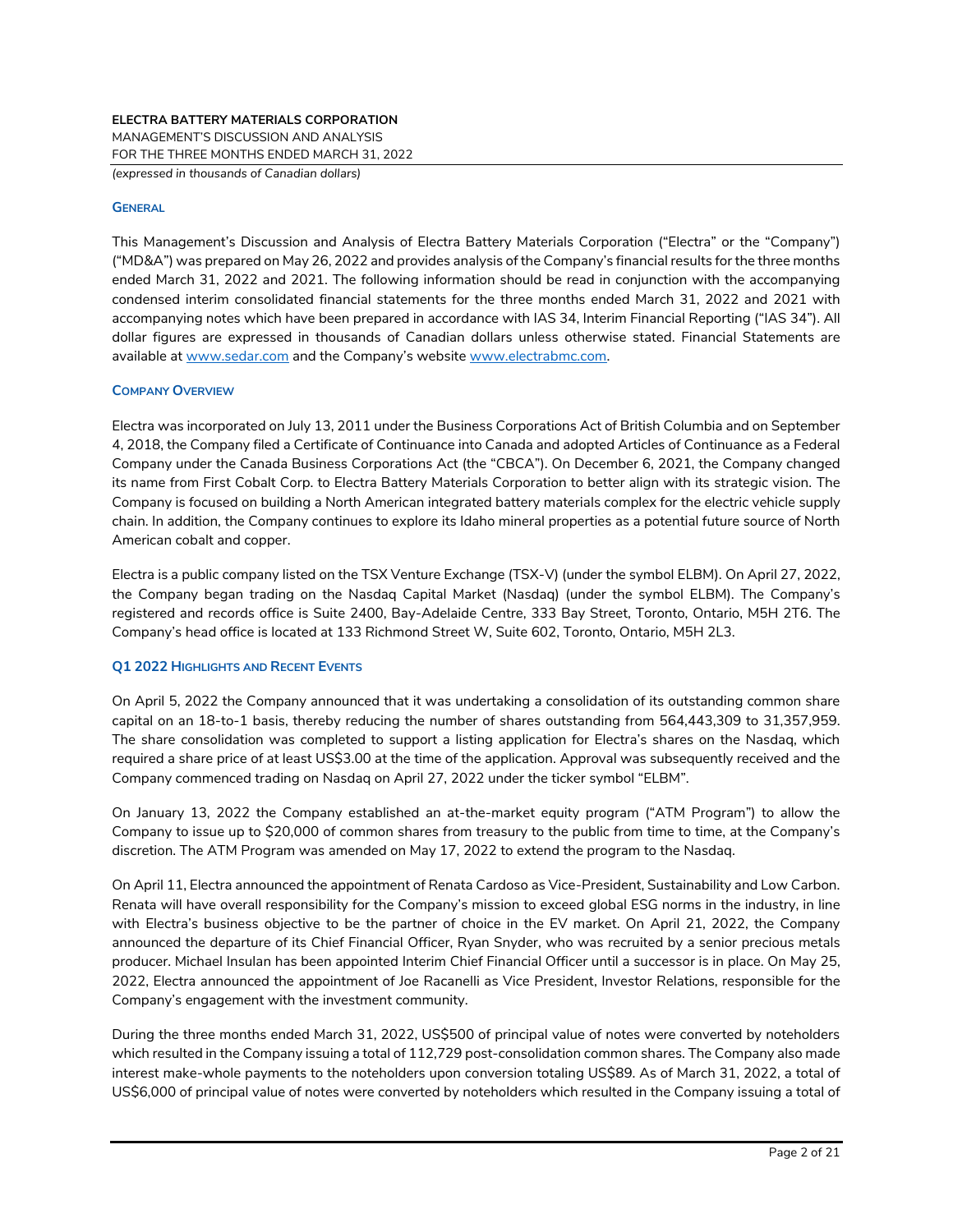MANAGEMENT'S DISCUSSION AND ANALYSIS

FOR THE THREE MONTHS ENDED MARCH 31, 2022

*(expressed in thousands of Canadian dollars)*

1,352,747 post-consolidation common shares. Subsequent to March 31, 2022, a further US\$3,000 of principal value of notes were converted by noteholders, bringing the total principal of value of notes converted to US\$9,000 since inception.

During the three months ended March 31, 2022, the Company was in a net income position of \$2,330 or \$0.08 earnings per share. This was primarily driven by a \$3,980 gain on the fair value of the embedded derivative liability portion of the convertible debt. The Company's costs associated with the refinery expansion were capitalized, as a result operating expenses were reduced, thus producing an income position.

# *Battery Materials Park*

In early March, Electra commenced a battery materials park study in partnership with the Government of Canada, the Government of Ontario, Glencore plc and Talon Metals. The consortium is collaborating on a \$900 study of the engineering, permitting, socio-economic, ESG and costs associated with the construction of a nickel sulfate plant as well as a battery precursor cathode active materials (PCAM) plant adjacent to Electra's cobalt refinery and recycling plant. The realization of this vision would result in the creation an integrated, localized and environmentally sustainable battery materials park for the North American electric vehicle market.

The cobalt refinery construction project continued to advance on schedule. On February 10, Electra announced the receipt of its Industrial Sewage Works permit and the filing of its final Closure Plan, two significant milestones in the permitting process. The closure plan was approved on March 7, allowing the Company to commence concrete work for a solvent extraction plant. All long lead equipment orders were placed by the end of the first quarter and management continued to expand the owner's team to ensure proper oversight over contractors.

On April 6, the Company provided an update on battery recycling, Phase 2 of the Battery Materials Park project. A battery recycling demonstration plant is expected to be commissioned in Q3, using existing equipment at a cost of \$3,000. Once the recycling facility achieves expected commercial production in the second half of 2023, nickel and cobalt will be sold to Glencore until the end of 2024 on market-based terms.

# *Iron Creek Cobalt-Copper Project*

On March 14, the Company released drill results to the west of its Iron Creek cobalt-copper project, which extended mineralization by 130 metres along strike and by 110 metres at depth. Broad widths of copper mineralization were intercepted along with high grade cobalt intercepts. Results to the east of the current deposit were released May 9, highlighting new cobalt intercepts and extending mineralization by an additional 180 metres as well as down dip from the eastern edge of the resource zone. The Iron Creek strike extent now extends over more than one kilometer and is open along strike and at depth.

# *Amendment to Base Shelf Prospectus and At-the-Market Equity Program*

On November 30, 2021, the Company announced that it had filed an amendment to its base shelf prospectus to increase the total offering price of the securities of the Company that may be offered from time to time under the Prospectus from \$20,000 to \$70,000. The original \$20,000 capacity had been fully utilized, and this amendment provided an additional \$50,000 of flexibility to consider future financing opportunities under favourable market conditions to advance its battery materials park and other growth plans to increase shareholder value.

On January 13, 2022, the Company announced it had established an at-the-market equity program (the "2022 ATM Program"), as a supplement to the amended base shelf prospectus, that allows the Company to issue up to \$20,000 of common shares from treasury to the public from time to time, at the Company's discretion. Distributions of common shares through the 2022 ATM Program will be made pursuant to the terms of an equity distribution agreement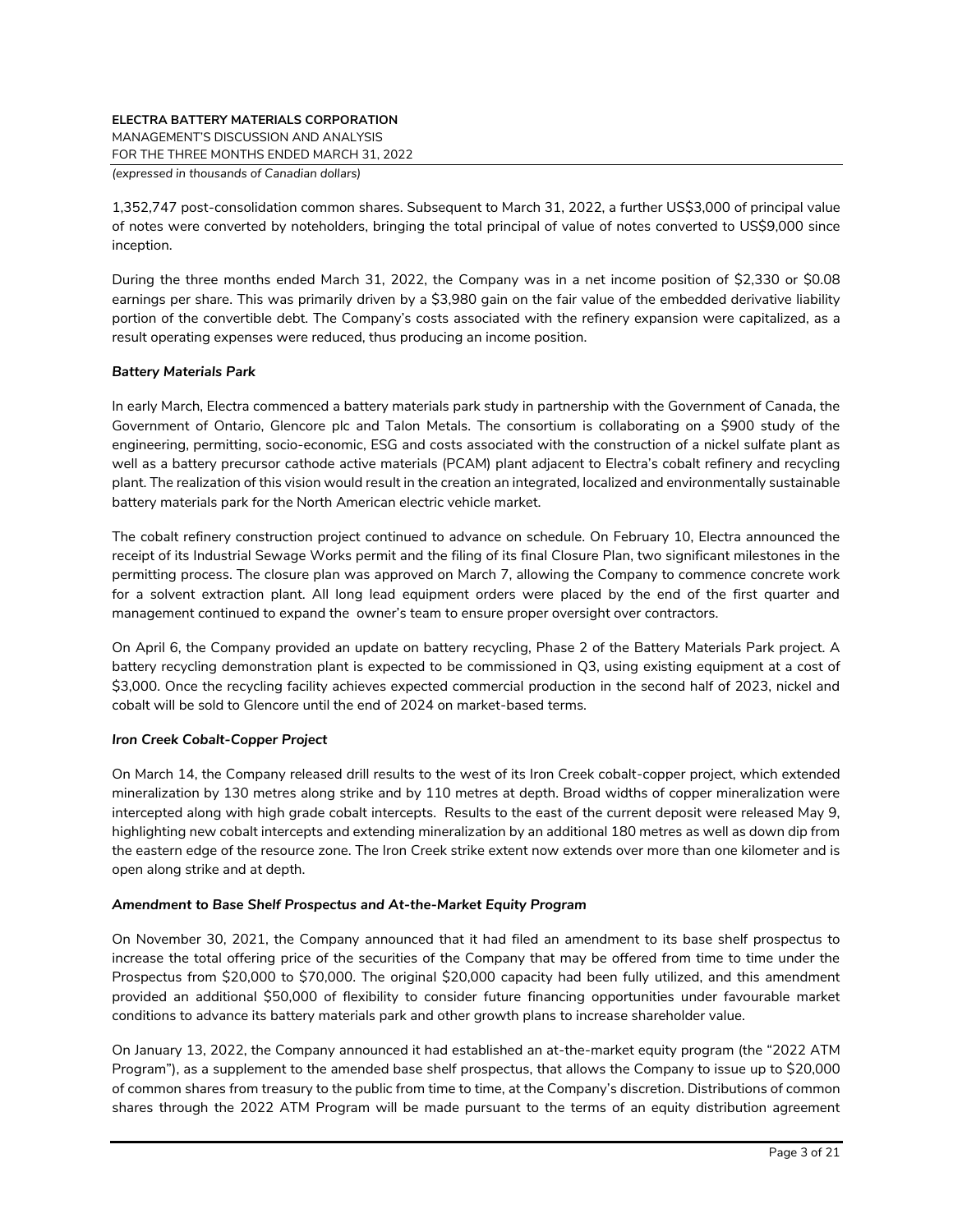MANAGEMENT'S DISCUSSION AND ANALYSIS

FOR THE THREE MONTHS ENDED MARCH 31, 2022

*(expressed in thousands of Canadian dollars)*

between the Company and CIBC Capital Markets. The volume and timing of distributions under the ATM Program will be determined at the Company's sole discretion, and the ATM program is effective until the earlier of the issuance of all common shares issuable under the ATM Program and December 26, 2022. As of the date of this MD&A, May 26, 2022, the Company has issued a total of 448,517 common shares under the 2022 ATM Program at an average price of \$5.65 per shares, providing gross proceeds of \$2,532. A commission of \$63 was paid to CIBC Capital Markets in relation to these distributions.

# *COVID-19 Impacts*

Market volatility and economic uncertainty due to the COVID-19 pandemic have cast uncertainty over global economic activity levels. Despite pandemic-related market instability, the electric vehicle (EV) market continues to strengthen in North America, Europe and around the world. The Company continues to advance its plans for the refinery and has not encountered any adverse effects relating to COVID-19 to date. Best practice protocols have been developed and implemented for on-site activity to ensure the health and safety of all personnel. Where possible, the Company has procured equipment and materials for the refinery expansion from North American sources to attempt to mitigate any impacts from global supply chain constraints.

Notwithstanding the forgoing, global uncertainty related to the pandemic may present other challenges that are not known at the current time beyond new supply chain interruptions, cost impacts, or alteration of business plans by the Company's strategic partners.

## **OUTLOOK AND OVERVIEW OF CURRENT PROGRAMS**

The Company's vision is to provide sustainable battery materials to the electric vehicle industry. The Company owns two main assets – the Refinery located in Ontario, Canada and the Iron Creek cobalt-copper project located in Idaho, United States. It also controls a number of properties in Ontario known as the Cobalt Camp.

The Company has been progressing plans to create an integrated battery materials park in Ontario, Canada. The first phase of this plan involves recommissioning and expanding the Refinery with a view to becoming the only refiner of battery grade cobalt sulfate in North America. Electra's primary focus for 2022 is advancing the Refinery along its construction schedule and commencing commissioning in late 2022. The second phase of the Company's strategic plan involves the introduction of recycled battery materials (known as black mass) as additional feedstock for the refinery, with commercial, metallurgical, and engineering activities on potential incorporation of black mass into the refinery being conducted in parallel with the phase one expansion project. The Company has also increased exploration activity in Idaho.

As part of the Company's strategic plan, it is committed to industry leading Environment, Social and Governance (ESG) principles and expects to have the greenest source of battery materials when in production. The Company has already released results of an independent life cycle assessment (LCA) that compares projected carbon emissions, water consumption and other environmental outputs against operating facilities in China. The Company's hydroelectricpowered Refinery scored very favourably on the key environmental metrics. In 2022, the Company intends to join the Responsible Minerals Initiative and develop and report metrics that demonstrate its path to a low carbon facility.

The outlook for Electra's North American assets is discussed below:

# **1. The Refinery**

The Company is working towards restarting its wholly owned Refinery in Ontario, Canada as the first phase in a multiphase strategy to create an integrated battery materials park in North America. In 2020, the Company announced the results of an engineering study on the expansion of the Refinery that demonstrated that the facility could become a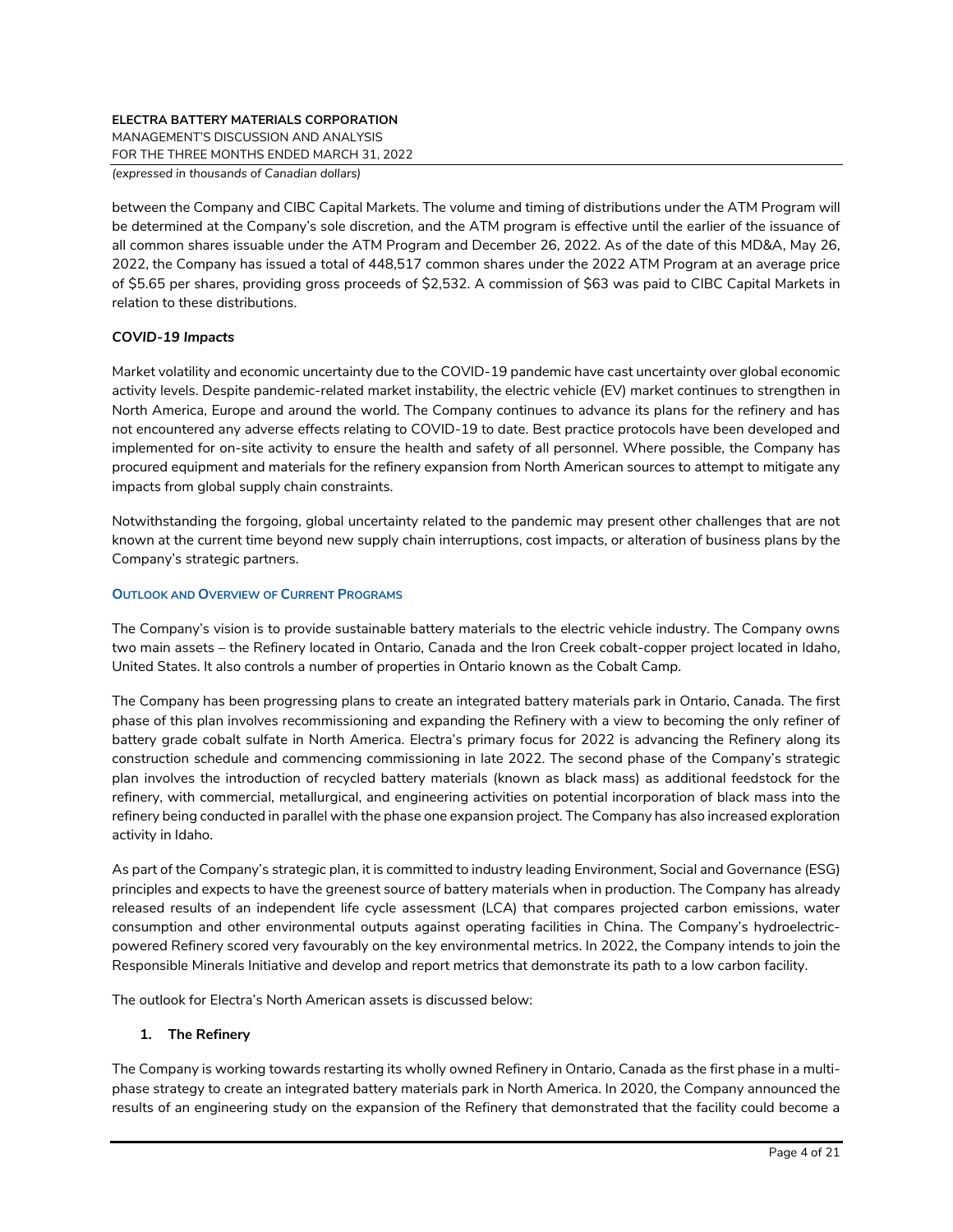MANAGEMENT'S DISCUSSION AND ANALYSIS

FOR THE THREE MONTHS ENDED MARCH 31, 2022

*(expressed in thousands of Canadian dollars)*

significant, globally competitive producer of cobalt sulfate for the electric vehicle market. The engineering study determined the Refinery could produce 25,000 tonnes of battery grade cobalt sulfate annually (equating to 5,000 tonnes of contained cobalt), which would represent 5% of the total refined cobalt market and 100% of North American cobalt sulfate supply. The study indicated strong operating margins at the asset level.

The Company notes that the engineering study and the associated update were prepared by Ausenco Engineering under the definitions of an Association for the Advancement of Cost Engineering (AACE) Class 3 Feasibility Study. The report does not constitute a feasibility study within the definition employed by the Canadian Institute of Mining, Metallurgy and Petroleum ("CIM"), as it relates to a standalone industrial project and does not concern a mineral project of Electra. As a result, disclosure standards prescribed by National Instrument 43-101 – *Standards of Disclosure for Mineral Projects* ("NI 43-101") are not applicable to the scientific and technical disclosure in the report. Any references to scoping study, prefeasibility study, or feasibility study by the Company, in relation to the Refinery, are not the same as terms defined by the CIM Definition Standards and used in NI 43-101.

Subsequent to this study, the Company replaced Ausenco with a strong, experienced owner's team, with support from leading engineering firms, notably EXP, Hatch and Metso-Outotec. The owner's team conducted additional metallurgical testing, engineering work, flow-sheet optimization and market analysis before ordering major equipment and entering the development phase of the Refinery expansion project.

In response to strong customer demand, the Company has invested in increased capacity for its cobalt crystallizer, which can result in installed capacity of 6,500 tonnes of annual contained cobalt production, a 30% increase from the engineering study design of 5,000 tonnes. Future permit amendments will be sought to permit this increased output level. The Company has also been reviewing opportunities to utilize black mass from recycled lithium-ion batteries as supplemental refinery feedstock, with an on-site demonstration plant during 2022.

The Company's outlook in relation to the production phase of the Refinery reflect approximate spot pricing for cobalt inputs and outputs, and operating costs and recoveries (both of which are commercially sensitive), in line with the latest internal technical estimates. Operating cost estimates are based on consumption levels of key consumables such as sodium hydroxide, sulfuric acid, quicklime, natural gas, and cyanex based on the current refinery flow sheet and current market pricing for such consumables. Estimates of labour costs and power costs also form a key component of the Refinery's operating costs. The required volume and market pricing of these items is subject to change. Recoveries reflect management's best estimates based on metallurgical lab tests of representative feedstock from contracted providers. Total recovery could vary in the future due to variations in feedstock and operating conditions.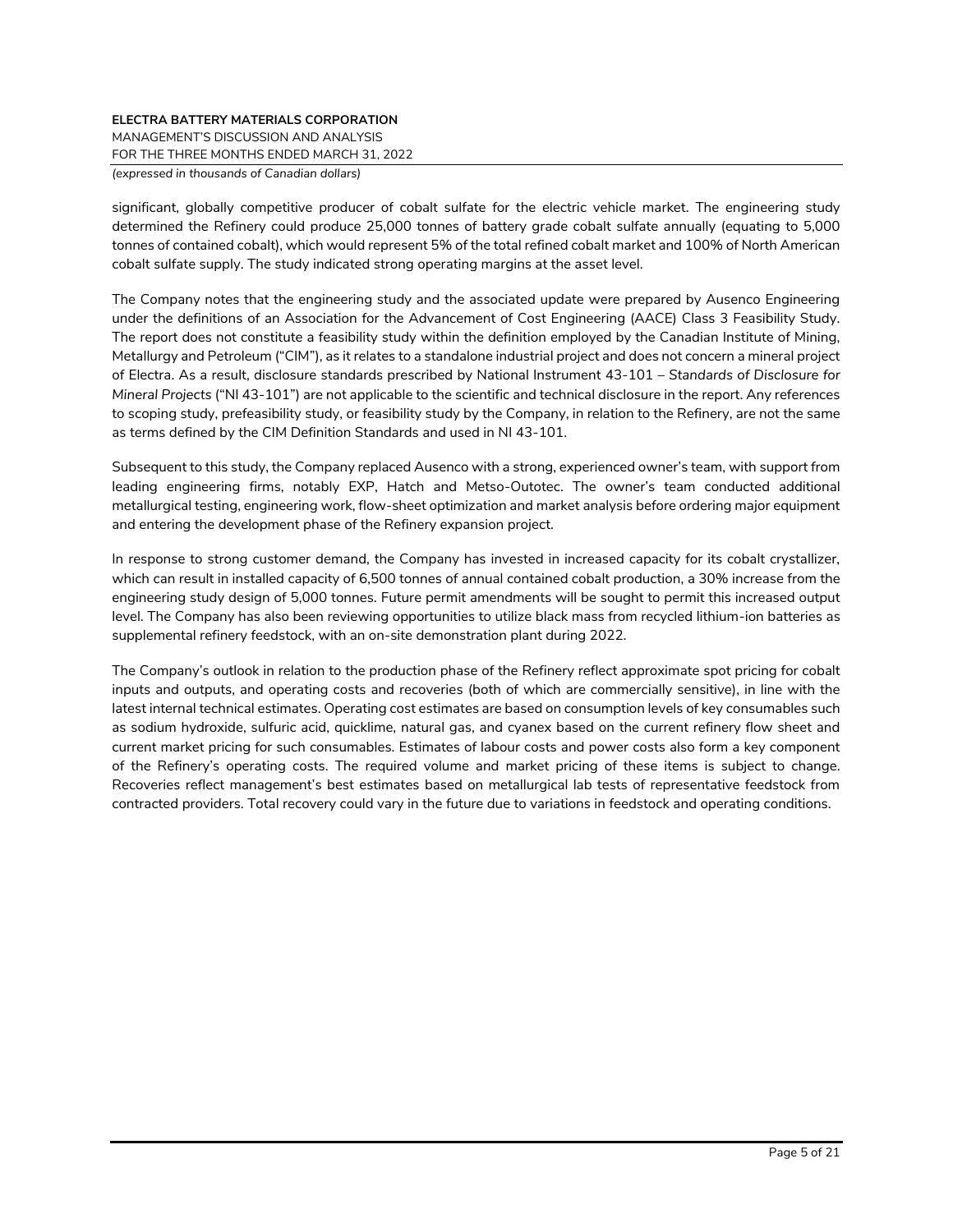MANAGEMENT'S DISCUSSION AND ANALYSIS

FOR THE THREE MONTHS ENDED MARCH 31, 2022

*(expressed in thousands of Canadian dollars)*

The Company utilized the following key market assumptions when estimating its outlook:

- Cobalt sulfate price of US\$41.50 per pound
- Cobalt metal price of US\$38.50 per pound
- Cobalt hydroxide payability of 89%
- USD to CAD foreign exchange rate of 1.25 for 2023 and future years

The Company's cobalt production and EBITDA outlooks for phase one of its Refinery are as follows:

|                            | Quarter-ended<br>March 31, 2022 | Year-ended<br>December 31.<br>2023 | Year-ended<br>December 31.<br>2024 | Year-ended<br>December 31.<br>2025 |
|----------------------------|---------------------------------|------------------------------------|------------------------------------|------------------------------------|
| Cobalt production (tonnes) | -                               | 4.375                              | 5.750                              | 6.500                              |
| EBITDA <sup>(1)</sup>      | \$2,350                         | \$27,000-31,000                    | \$39,000-44,000                    | \$45,000-51,000                    |

Key milestones on its development path for the Refinery, including:

The construction remains on schedule to commence commissioning of the expanded refinery in December 2022 and initially ramp-up to 5,000 tonnes of contained cobalt production per year, with steady state production achieved by mid-2023. Subject to future permits and market conditions, the Company plans to increase production capacity to a 6,5000 tonne per annum run rate by mid-2024.

Ground excavation and concrete foundations has been completed for the solvent extraction facility. Structural steel and solvent extraction tanks have begun to arrive on site and key equipment contracts have been awarded.

Despite global supply chain disruptions, the owner's team has successfully kept the project on schedule to commence dry commissioning in December. However, cost pressures have emerged from systemic inflation, constrained global supply chains and the sanctions on trade with Russia, increasing the average cost of project inputs, such as steel, copper, nickel and freight rates have put the original budget at risk. Labour and contractor rates are also higher as a number of concurrent development projects in the region has created a very competitive market for experienced trades. With approximately 66% of the initial capital budget costs now under contract, the \$4,824 (US\$3,800) contingency amount had been utilized and the balance of the budget implies a cost overrun of approximately \$2,500 over the Company's original guidance of \$83,774 (US\$67,020). In addition, and based on trends in the market, management believes that the capital budget could be exceeded by approximately 5 to 10%. The Company's early decision to create an experienced owner's team has helped mitigate some of these impacts and management believes the Company is better positioned than its peers to navigate a more complex landscape.

Given the uncertainty around supply chain constraints and inflationary price pressures on certain inputs, the Company believes it would be prudent to review capital budget considerations and provide a more precise capital estimate once it has greater visibility and certainty on remaining key inputs.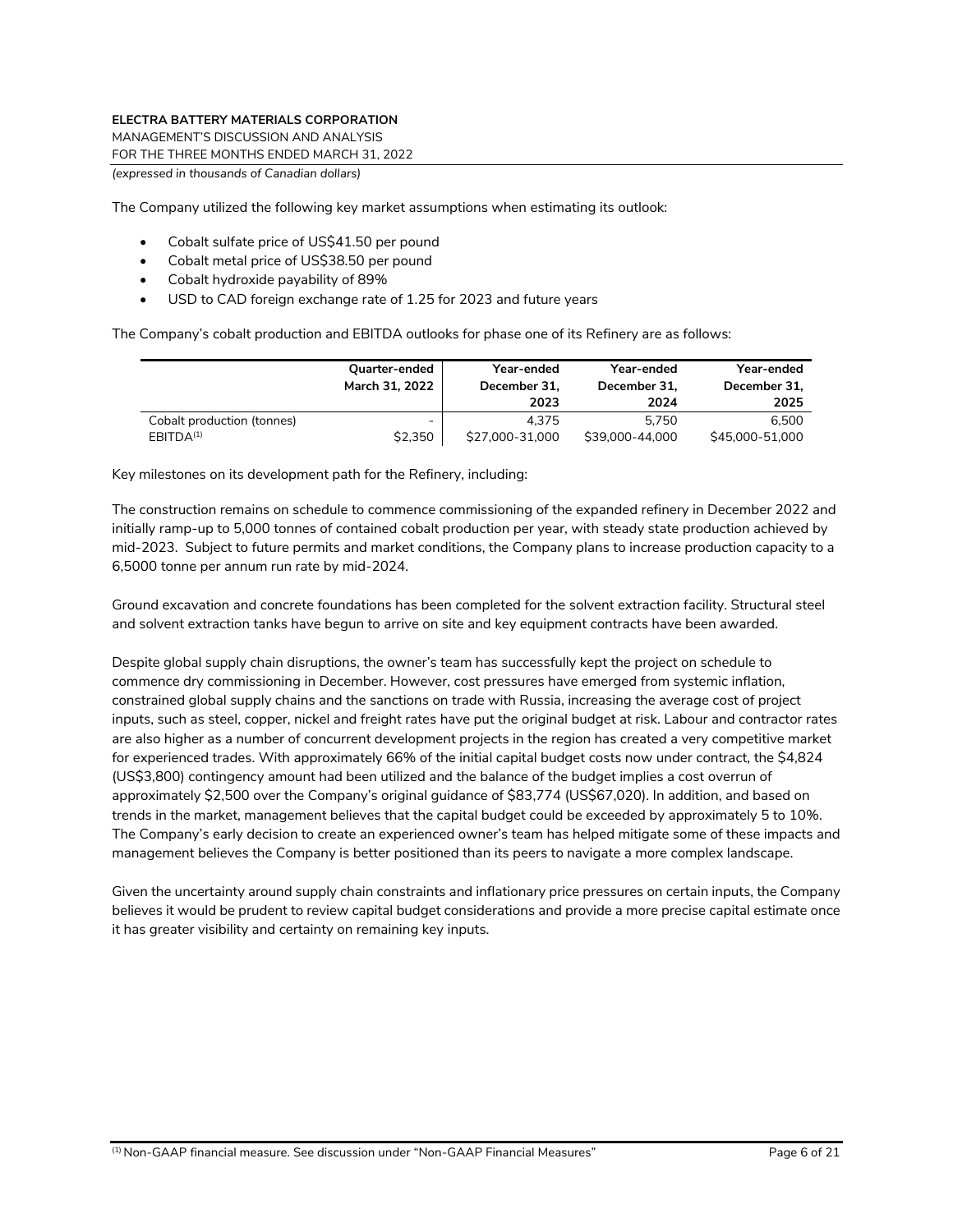MANAGEMENT'S DISCUSSION AND ANALYSIS

FOR THE THREE MONTHS ENDED MARCH 31, 2022

*(expressed in thousands of Canadian dollars)*

The project capital table is provided below:

|                                             | Refinery<br><b>Expansion</b><br><b>Capital Budget</b> | <b>Total Spend at</b><br>Mar 31, 2022 | Spend<br>Subsequent of<br>March 31, 2022 | Remaining<br><b>Project Spend</b> |
|---------------------------------------------|-------------------------------------------------------|---------------------------------------|------------------------------------------|-----------------------------------|
| Feed Prep, Leaching and Solvent Extraction  | 38.182                                                | 8.585                                 | 5.587                                    | 24.010                            |
| Crystallization and Sulfate Handling        | 11,720                                                | 3.005                                 | 63                                       | 8,652                             |
| Tailings, Site Services and Reagent Storage | 9.569                                                 | 575                                   | 159                                      | 8,835                             |
| Other Infrastructure                        | 3.394                                                 |                                       | ٠                                        | 3.394                             |
| <b>Project Management and Indirects</b>     | 8.621                                                 | 3.233                                 | 647                                      | 4.741                             |
| Spares, First Fills, and Owners Costs       | 7.464                                                 | 1.275                                 | 254                                      | 5.935                             |
| Contingency                                 | 4.824                                                 |                                       | -                                        | 4,824                             |
| Total                                       | 83.774                                                | 16.673                                | 6.710                                    | 60.391                            |

Subject to the uncertainty noted above, cash requirements for the Refinery expansion from today through to commissioning are estimated at \$60,391. The total cash spend to date is approximately \$23,381, with incurred costs to date totalling \$25,031. The Company will also require a working capital arrangement to fund inventory purchases through to the sale of final cobalt sulfate and is in discussions with various parties on alternatives.

The Company continues to make progress towards achieving its objective of providing the world's most sustainable battery materials for the electric vehicle market. The Company continues to work with engineering firms, its commercial partners, process experts and financial advisers to finalize and execute on the plans for its phase one recommissioning and expansion of the Refinery.

# **2. The Iron Creek Project**

Following the acquisition of US Cobalt in June of 2018, the Company commenced an extensive drill program at Iron Creek. In October 2018, the Company filed a technical report supporting the maiden resource estimate for the Iron Creek Project in Idaho. A second phase drill campaign was initiated to conduct infill drilling to upgrade a portion of the inferred resources to the indicated category for mine planning and to improve the confidence for future engineering studies. As a secondary priority, this campaign increased the resource along strike and at depth. However, as the cobalt price declined in 2018, the Company elected to suspend step-out drilling until market conditions improved. During 2019, the Company completed assaying work and further geological modeling to support a resource update, with a new technical report filed in early 2020.

The 2020 technical report includes a new mineral resource estimate based on infill drilling and limited step-out drilling which includes the conversion of 49% of resources from the Inferred category to the Indicated category while also increasing the overall tonnage. The indicated resource is 2.2 million tonnes grading 0.32% cobalt equivalent (0.26% cobalt and 0.61% copper) containing 12.3 million pounds of cobalt and 29.1 million pounds of copper. The inferred mineral resource is 2.7 million tonnes grading 0.28% cobalt equivalent (0.22% cobalt and 0.68% copper) for an additional 12.7 million pounds of cobalt and 39.9 million pounds of copper.

The mineralization remains open along strike and downdip. Management believes that there is potential to continue to expand the size of the Iron Creek resource. In 2020, the Company completed a new geophysics program at the property which identified several new drill targets.

During 2021, the Company completed a 2,500-metre drill program, targeting extensions to the resource along strike to the cobalt-rich east and copper-rich west, as shown in Figure 1.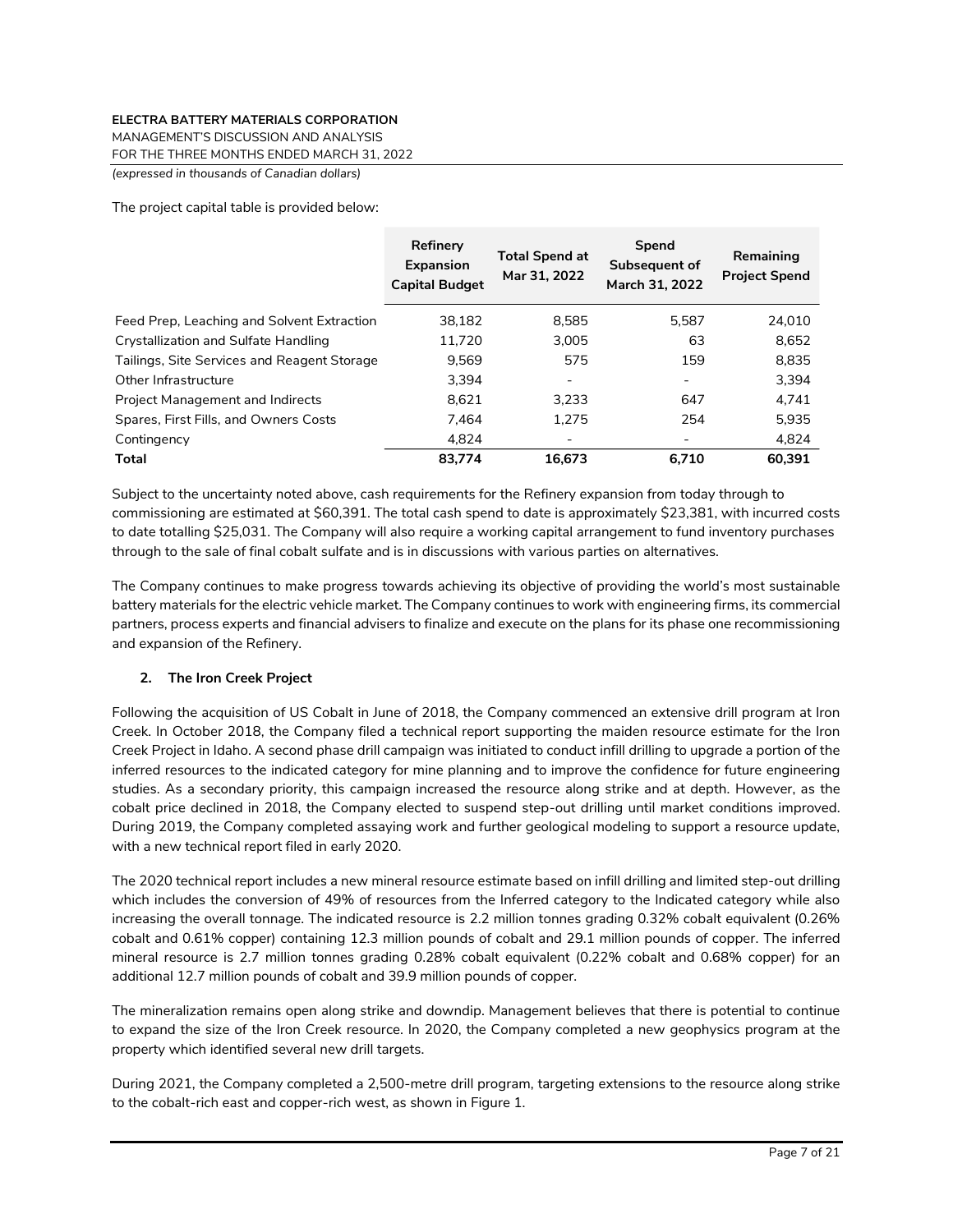MANAGEMENT'S DISCUSSION AND ANALYSIS

FOR THE THREE MONTHS ENDED MARCH 31, 2022

*(expressed in thousands of Canadian dollars)*



#### **Figure 1. Long section of the Iron Creek Deposit showing 2021 drill holes. Inclined section cut at 340 degrees azimuth dipping 70 degrees to the northeast with a 125m cutting thickness.**

Drill results have been received for the 6 holes completed during the 2021 drill program, which extended mineralization along strike to the east and to the west. The Company's objective over the next two years is to meaningfully increase the resource size at Iron Creek and advance the asset towards a development decision.

# **3. The Cobalt Camp**

Electra holds an interest in a significant land package in the historic silver-cobalt mining camp of Cobalt, Ontario.

In 2021, the Company completed a transaction with Kuya Silver Corporation ("Kuya") to sell a portion of these properties outright and to potentially form a joint venture on the remaining mineral assets in the Canadian Cobalt Camp.

Electra retains a right of first offer to refine base metal concentrates produced at Electra's Refinery as well as a backin right for any discovery of a primary cobalt deposit on the Remaining Assets.

# **EXPLORATION AND EVALUATION ASSETS**

The Company is focused on building a North American cobalt supply chain. The Company's Iron Creek Project in Idaho, U.S. is its flagship mineral property and a new, upgraded resource estimate was published in January 2020. The Iron Creek property includes patented and unpatented claims totalling approximately 2,400 hectares as well as 600 metres of underground drifting from three adits. Other cobalt-copper targets exist on the Company's property away from the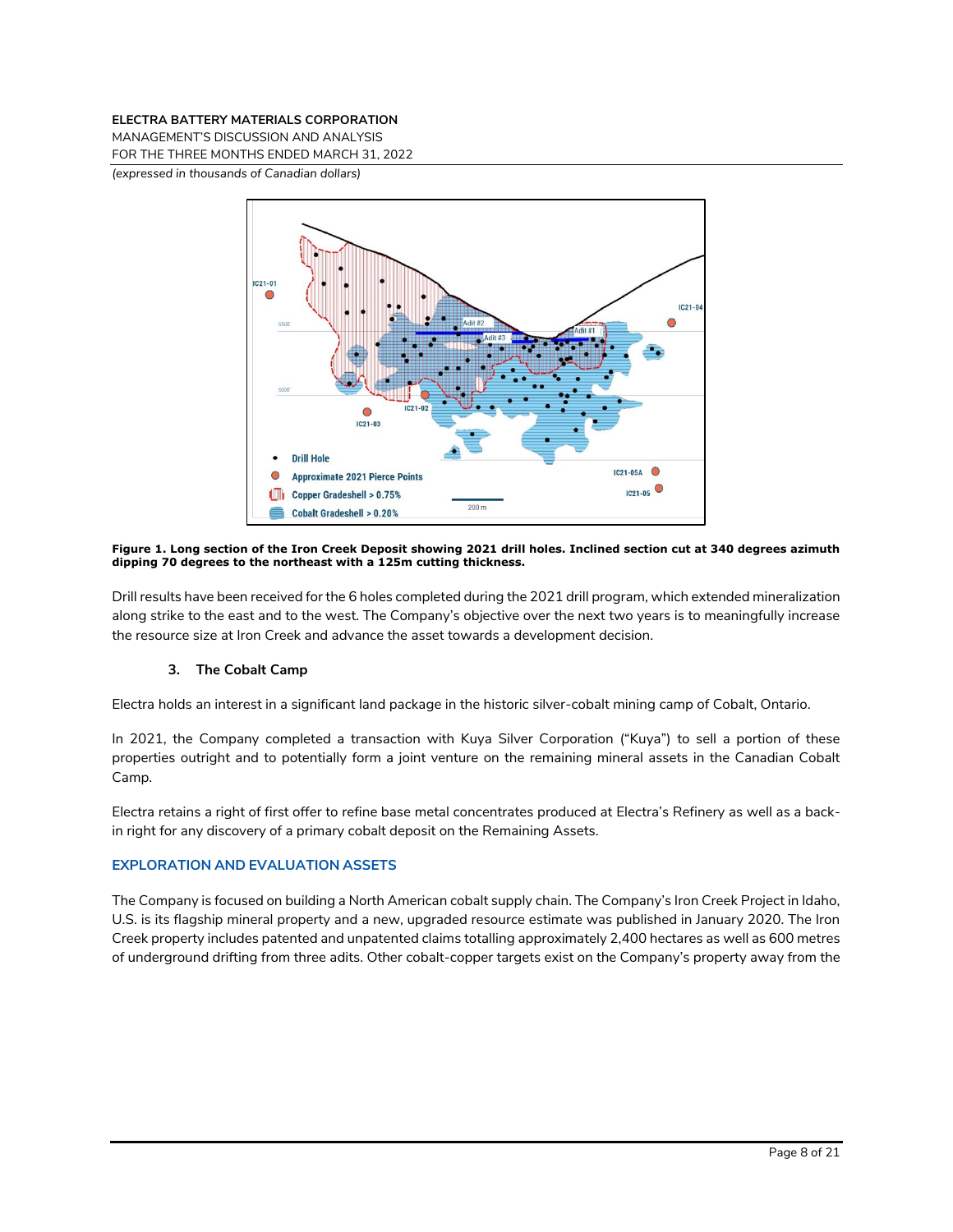MANAGEMENT'S DISCUSSION AND ANALYSIS

FOR THE THREE MONTHS ENDED MARCH 31, 2022

*(expressed in thousands of Canadian dollars)*

Iron Creek resource. While not a major focus of the Company's exploration efforts in recent years, the Cobalt Camp properties are shown separately below due to their different geographic location.

|                   | <b>Balance</b><br>December 31,<br>2021 | Acauisition<br>Costs     | Writedown and<br>Other<br>Adjustments | ARO<br>Adjustment        | Reclassification<br>to Held for Sale | <b>Balance</b><br>March 31.<br>2022 |
|-------------------|----------------------------------------|--------------------------|---------------------------------------|--------------------------|--------------------------------------|-------------------------------------|
| <b>Iron Creek</b> | 87.661                                 | $\overline{\phantom{a}}$ | $\overline{\phantom{0}}$              | $\overline{\phantom{a}}$ | $\overline{\phantom{0}}$             | 87,661                              |
| <b>Total</b>      | 87.661                                 | $\overline{\phantom{a}}$ | $\blacksquare$                        | $\overline{\phantom{a}}$ | -                                    | 87.661                              |

|                   | <b>Balance</b><br>December 31,<br>2020 | Acquisition<br>Costs | Writedown and<br>Other<br>Adjustments | <b>ARO</b><br>Adjustment | Reclassification<br>to Held for Sale | <b>Balance</b><br>December 31,<br>2021 |
|-------------------|----------------------------------------|----------------------|---------------------------------------|--------------------------|--------------------------------------|----------------------------------------|
| <b>Iron Creek</b> | 87.420                                 | 241                  | $\overline{\phantom{0}}$              | $\overline{\phantom{0}}$ | -                                    | 87,661                                 |
| Total             | 87.420                                 | 241                  | $\overline{\phantom{0}}$              | $\overline{\phantom{0}}$ |                                      | 87.661                                 |

## **SUMMARY OF QUARTERLY RESULTS**

Key financial information for the three months ended March 31, 2022, as well as the quarters spanning the most recently preceding fiscal years, are summarized as follows, reported in thousands of Canadian dollars except for per share amounts.

|                                                 | March 31. |         | December 31, September 30, | June 30, |
|-------------------------------------------------|-----------|---------|----------------------------|----------|
|                                                 | 2022      | 2021    | 2021                       | 2021     |
|                                                 | (5)       | (\$)    | (\$)                       | (S)      |
|                                                 |           |         |                            |          |
| <b>Financial Position</b>                       |           |         |                            |          |
| <b>Current Assets</b>                           | 56,578    | 61.935  | 64,930                     | 15,295   |
| <b>Exploration and Evaluation Assets</b>        | 87.661    | 87.661  | 87.539                     | 87,539   |
| <b>Total Assets</b>                             | 171,258   | 167,611 | 160,837                    | 110,094  |
| Current Liabilities                             | 6,039     | 4,708   | 2,115                      | 598      |
| Long-term Liabilties                            | 61,057    | 62,939  | 51,749                     | 1,264    |
|                                                 |           |         |                            |          |
| <b>Operations</b>                               |           |         |                            |          |
| Consulting and professional fees                | 586       | 977     | 2,173                      | 691      |
| Exploration and evaluation expenditures         | 394       | 2,931   | 1.212                      | 416      |
| General and administrative                      | 56        | 137     | 146                        | 61       |
| Investor relations and marketing                | 246       | 492     | 109                        | 127      |
| Refinery, engineering and metallurgical studies | 93        | 436     | 1.797                      | 1,479    |
| Refinery, permitting and environmental expenses | 28        | 182     | 299                        | 129      |
| Salary and benefits                             | 624       | 1.222   | 606                        | 559      |
| Share-based payments                            | 434       | 185     | 189                        | 262      |
| Travel                                          | 13        | 33      | 16                         | 7        |
| <b>Total Operating Expenses</b>                 | 2,474     | 6,595   | 6,547                      | 3,731    |
| (Income) Net Loss                               | (2,330)   | 15,496  | 10,502                     | 6,408    |
| (Income) Loss per Share                         | (0.08)    | 0.03    | 0.02                       | 0.01     |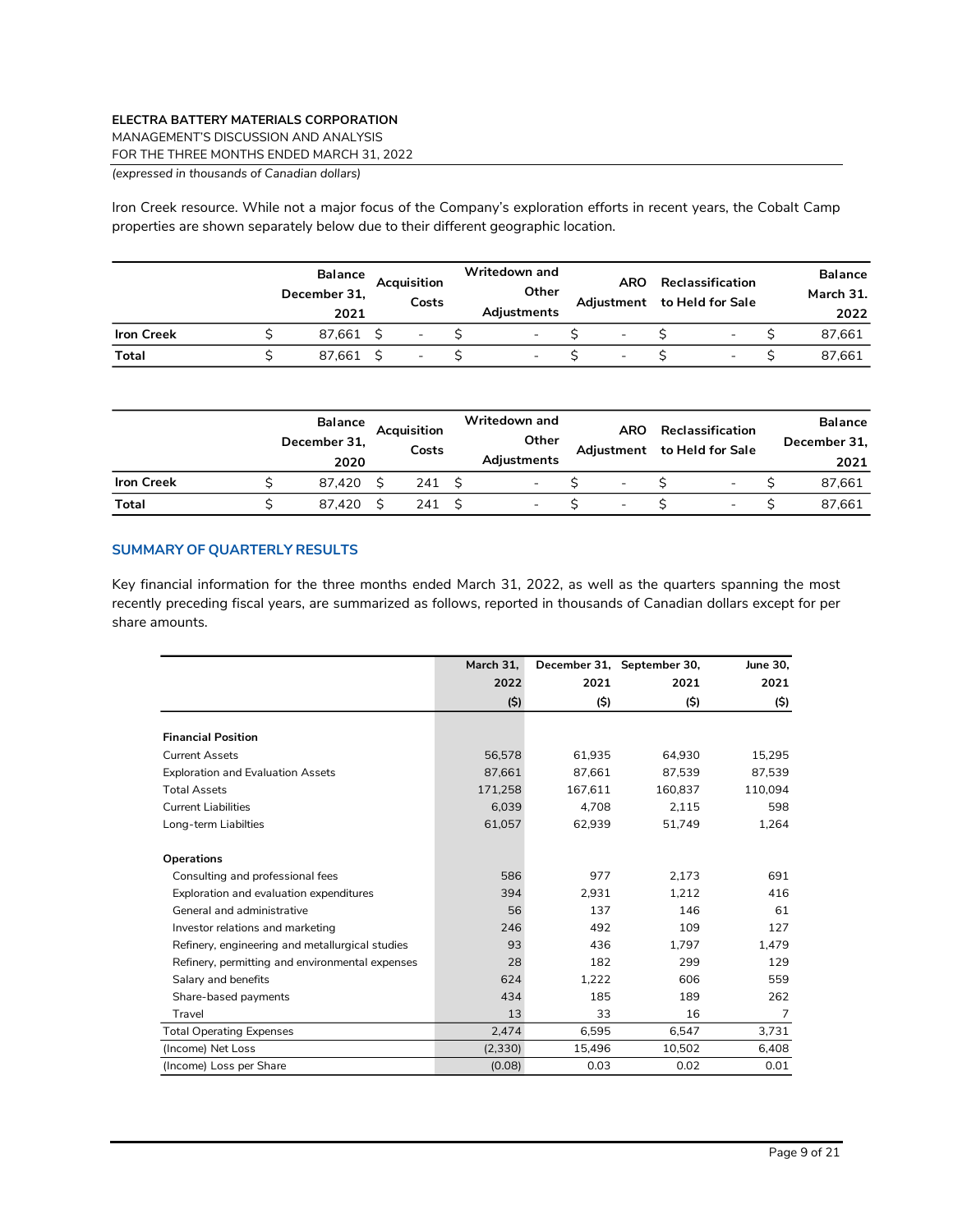MANAGEMENT'S DISCUSSION AND ANALYSIS

FOR THE THREE MONTHS ENDED MARCH 31, 2022

*(expressed in thousands of Canadian dollars)*

|                                                 | March 31.      | December 31 | September 30 | June 30. |
|-------------------------------------------------|----------------|-------------|--------------|----------|
|                                                 | 2021           | 2020        | 2020         | 2020     |
|                                                 | (\$)           | (\$)        | (\$)         | (\$)     |
|                                                 |                |             |              |          |
| <b>Financial Position</b>                       |                |             |              |          |
| <b>Current Assets</b>                           | 20,717         | 10,466      | 5,494        | 4,097    |
| <b>Exploration and Evaluation Assets</b>        | 87.420         | 87.420      | 87.420       | 87,420   |
| <b>Total Assets</b>                             | 113,951        | 103,681     | 98,709       | 97,313   |
| <b>Current Liabilities</b>                      | 536            | 2.842       | 7,987        | 29       |
| Long-term Liabilties                            | 9,297          | 8,689       | 2,737        | 10,124   |
|                                                 |                |             |              |          |
| <b>Operations</b>                               |                |             |              |          |
| Consulting and professional fees                | 468            | 455         | 179          | 149      |
| Exploration and evaluation expenditures         | 146            | 290         | 74           | 32       |
| General and administrative                      | 86             | 36          | 110          | 64       |
| Investor relations and marketing                | 115            | 254         | 75           | 37       |
| Refinery, engineering and metallurgical studies | 730            | 352         | 92           | 356      |
| Refinery, permitting and environmental expenses | 257            | 489         | 313          | 164      |
| Salary and benefits                             | 417            | 645         | 280          | 540      |
| Share-based payments                            | 95             | 143         | 303          | 110      |
| Travel                                          | $\overline{2}$ | 19          | 1            | 16       |
| <b>Total Operating Expenses</b>                 | 2,316          | 2,683       | 1,427        | 1,468    |
| Net Loss                                        | 2,510          | 2,015       | 1,513        | 1,678    |
| Loss per Share                                  | 0.01           | 0.00        | 0.00         | 0.00     |

## **RESULTS OF OPERATIONS FOR THE THREE MONTHS ENDED MARCH 31, 2022**

The following are highlights from the Company's results of operations for the three months ended March 31, 2022 and 2021:

- Exploration and evaluation expenditures were \$394 for the three months ended March 31, 2022, compared to \$146 for the three months ended March 31, 2021. The increase was mainly driven by the drill program conducted at Iron Creek.
- Refinery, engineering and metallurgical studies costs were \$93 for the three months ended March 31, 2022, compared to \$730 for the three months ended March 31, 2021. The decrease is related to the Company capitalizing most refinery related costs with only black mass studies related costs expensed compared to the prior period.
- Salary and benefits were \$624 for the three months ended March 31, 2022, compared to \$417 for the three months ended March 31, 2021. The increase is a result of the Company expanding its workforce and increased management compensation during the three months ended March 31, 2022.
- Consulting and professional fees were \$586 for the three months ended March 31, 2022, compared to \$468 incurred during the three months ended March 31, 2021 due to professional and filing fees related to the Nasdaq listing the Company underwent throughout the three months ended March 31, 2022.
- Refinery, permitting and environmental expenses were \$28 for the three months ended March 31, 2022, compared to \$257 for the three months ended March 31, 2021. These costs have decreased due to the Company using internal personnel for environmental activities rather than external consultants. Most work related to support permit applications were completed in the three month period ended March 31, 2021.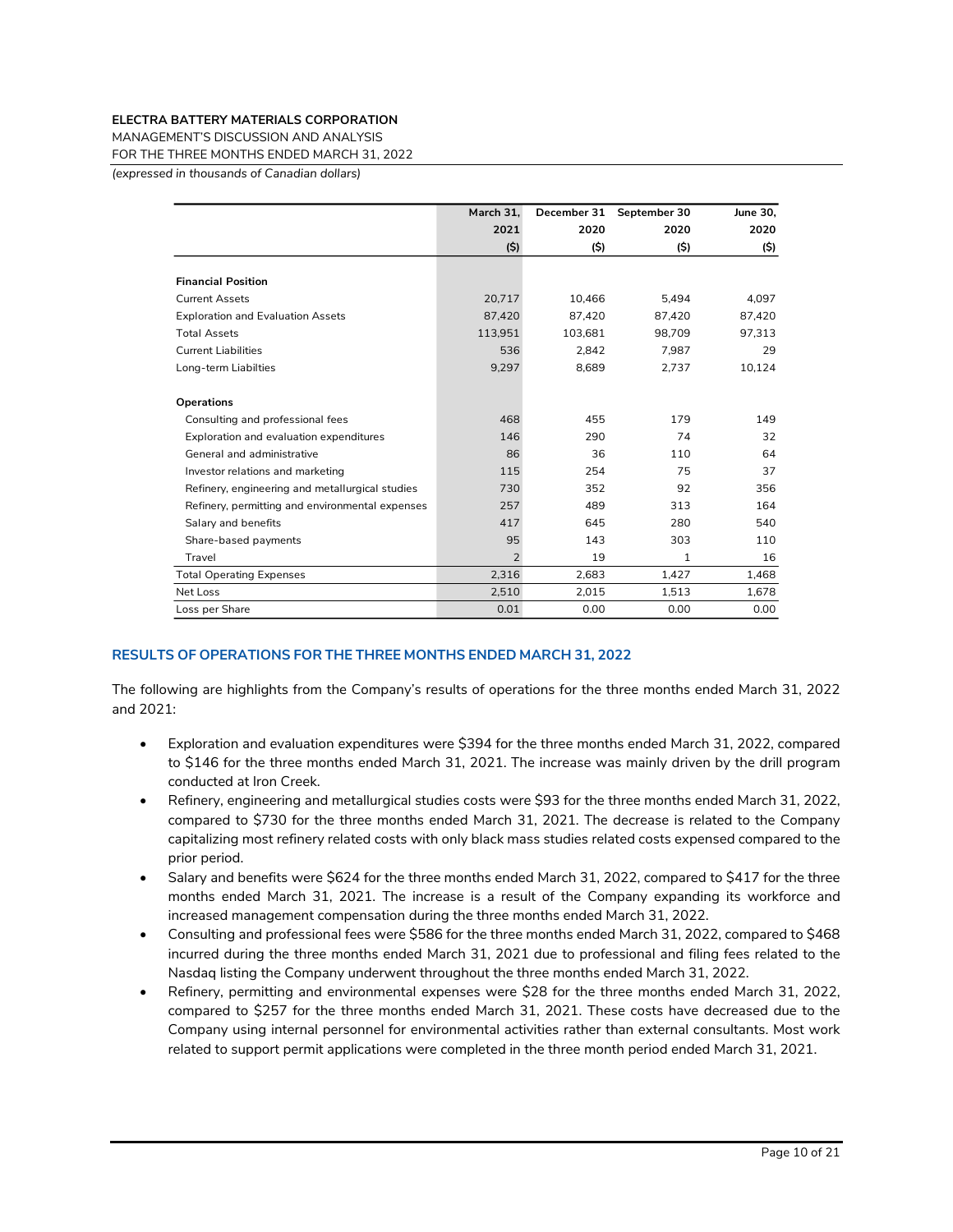MANAGEMENT'S DISCUSSION AND ANALYSIS

FOR THE THREE MONTHS ENDED MARCH 31, 2022

*(expressed in thousands of Canadian dollars)*

# **CAPITAL STRUCTURE**

On April 13, 2022, the Company entered into a share consolidation on the basis of one (1) new post-consolidation common share for every eighteen (18) pre-consolidation common shares issued. The consolidation was undertaken in preparation of the NASDAQ listing. This has reduced the number of issued and outstanding common shares from approximately 562 million to approximately 31 million, on a non-diluted basis (refer to subsequent events note in the condensed interim consolidation financial statements for the three months ended March 31, 2022 and 2021, Note 19). As of the date of this MD&A, the Company has 32,339,519 common shares issued and outstanding. In addition, there are outstanding share purchase warrants and stock options for a further 1,260,896 and 923,293 common shares, respectively. The Company currently has 211,884 Deferred Share Units (DSUs), 60,776 Restricted Share Units (RSUs) and 85,417 Performance Share Units (PSUs) issued under its Long-Term Incentive Plan.

|                   |                    | Number of   |                         |
|-------------------|--------------------|-------------|-------------------------|
|                   |                    | warrants    | <b>Weighted Average</b> |
| <b>Grant Date</b> | <b>Expiry Date</b> | outstanding | <b>Exercise Price</b>   |
|                   |                    |             |                         |
| August 27, 2020   | August 27, 2022    | 279.869     | \$3.78                  |
| January 22, 2021  | January 22, 2023   | 875.917     | 9.00                    |
| January 22, 2021  | January 22, 2023   | 105,110     | 5.58                    |
|                   |                    |             |                         |
|                   |                    | 1.260.896   | \$7.56                  |

The following warrants were outstanding at the date of this MD&A:

The following incentive stock options were outstanding and exercisable at the date of this MD&A:

|                 | <b>Options Outstanding</b> | <b>Options Exercisable</b> |                       |                        |                       |
|-----------------|----------------------------|----------------------------|-----------------------|------------------------|-----------------------|
|                 |                            |                            |                       |                        |                       |
|                 | <b>Number of Shares</b>    | Average                    | Weighted              | Number of              | Weighted              |
| <b>Exercise</b> | Issuable on                | <b>Remaining Life</b>      | Average               | <b>Shares Issuable</b> | Average               |
| Price           | <b>Exercise</b>            | (Years)                    | <b>Exercise Price</b> | on Exercise            | <b>Exercise Price</b> |
| ς,<br>2.52      | 113,148                    | 2.28                       | Ś.<br>2.52            | 57.037                 | Ŝ.<br>2.52            |
| 2.52            | 61,111                     | 3.13                       | 2.52                  |                        | 2.52                  |
| 2.61            | 27,778                     | 3.26                       | 2.61                  | 13,889                 | 2.61                  |
| 2.88            | 16,667                     | 2.35                       | 2.88                  | 11,111                 | 2.88                  |
| 3.24            | 55,556                     | 1.74                       | 3.24                  | 55,556                 | 3.24                  |
| 4.86            | 22,222                     | 1.41                       | 4.86                  | 22,222                 | 4.86                  |
| 5.76            | 19.444                     | 4.85                       | 5.76                  |                        | 5.76                  |
| 6.21            | 31.944                     | 3.89                       | 6.21                  | 31.944                 | 6.21                  |
| 6.30            | 190,016                    | 4.65                       | 6.30                  |                        | 6.30                  |
| 6.48            | 61,111                     | 1.34                       | 6.48                  | 61,111                 | 6.48                  |
| 6.48            | 55,556                     | 3.34                       | 6.48                  | 55,556                 | 6.48                  |
| 7.29            | 5,556                      | 2.73                       | 7.29                  |                        | 7.29                  |
| 8.82            | 109,630                    | 1.08                       | 8.82                  | 109,630                | 8.82                  |
| 9.32            | 25,000                     | 0.68                       | 9.32                  | 25,000                 | 9.32                  |
| 12.42           | 55,556                     | 0.01                       | 12.42                 | 55,556                 | 12.42                 |
| 12.42           | 11,111                     | 0.02                       | 12.42                 | 11,111                 | 12.42                 |
|                 | 861,406                    | 2.59                       | \$<br>6.01            | 509,723                | \$<br>6.83            |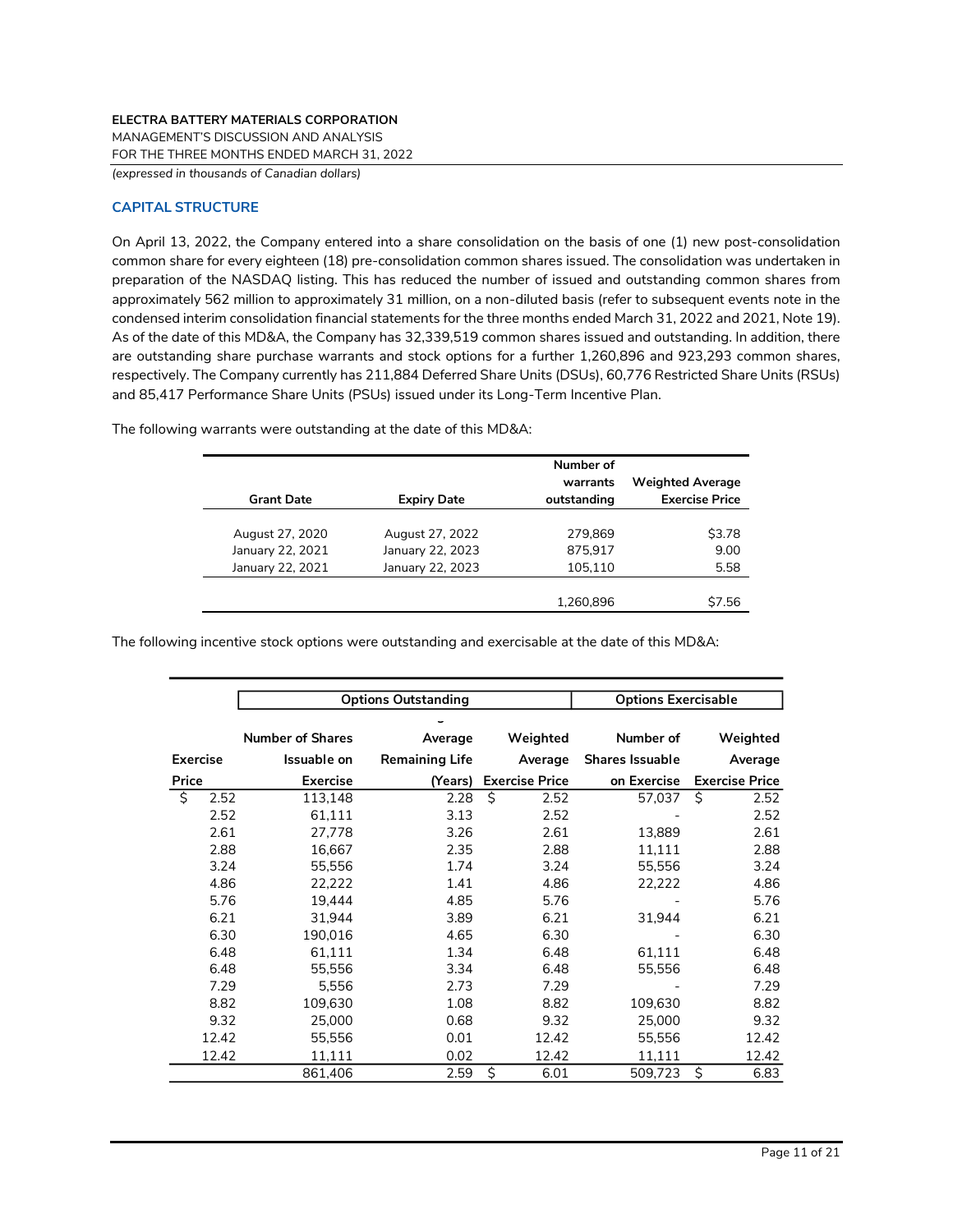MANAGEMENT'S DISCUSSION AND ANALYSIS

FOR THE THREE MONTHS ENDED MARCH 31, 2022

*(expressed in thousands of Canadian dollars)*

The following units were outstanding at the date of this MD&A:

| Type                          | Outstanding |
|-------------------------------|-------------|
| Deferred Share Units          | 211.884     |
| <b>Restricted Share Units</b> | 60.776      |
| Performance Share Units       | 85.417      |

## **CAPITAL RESOURCES**

The Company manages its capital structure to maximize its financial flexibility, making adjustments to it in response to changes in economic conditions and the risk characteristics of the underlying assets and business opportunities. The Company does not presently utilize any quantitative measures to monitor its capital, but rather relies on the expertise of the Company's management to sustain the future development of the business. Management reviews its capital management approach on an ongoing basis and believes that this, given the relative size of the Company, is appropriate.

The Company will continue to adjust its capital structure based on Management's assessment of the best capital mix to effectively advance its assets. With the closing of the Notes on September 2, 2021 and the associated Additional Notes issued on October 22, 2021, the Company now has added a debt component to its capital structure.

In addition to its cash on hand, the Company also has executed contribution agreements with the Government of Ontario and Government of Canada for aggregate funding towards the refinery construction of \$10,000, of which \$3,517 has been received to date. The company expects receipt of the balance \$6,483 throughout the first phase of the refinery expansion. With the completion of the Note Offering (inclusive of the Additional Notes) and Equity Offering, the Company's current working capital on hand, in aggregate with the government investments, will provide the funding required to substantially finance the estimated construction costs of the refinery. The Company will still require a working capital facility to cover the feedstock purchase cycle through to the sale of final cobalt sulfate and to meet minimum liquidity requirements under the Note Offering. The minimum liquidity requirement is US\$7,500. The Company is in discussions with working capital finance providers.

## **LIQUIDITY**

The Company's objective in managing liquidity risk is to maintain sufficient liquidity in order to meet operational and asset advancement requirements. The company has financed its Refinery construction project with a combination of debt instruments and the sale of share capital. During the year ended 2021, the Company issued convertible notes for total net proceeds of \$54,986 and issued equity for total net proceeds of \$18,266.

At March 31, 2022, the Company had cash of \$51,896 (December 31, 2021 - \$58,626). This figure does not include the remaining \$6,483 (of the original committed \$10,000) of Government investments not yet received.

To maintain liquidity, the Company issued common shares for cash proceeds during the three months ended March 31, 2022 as follows: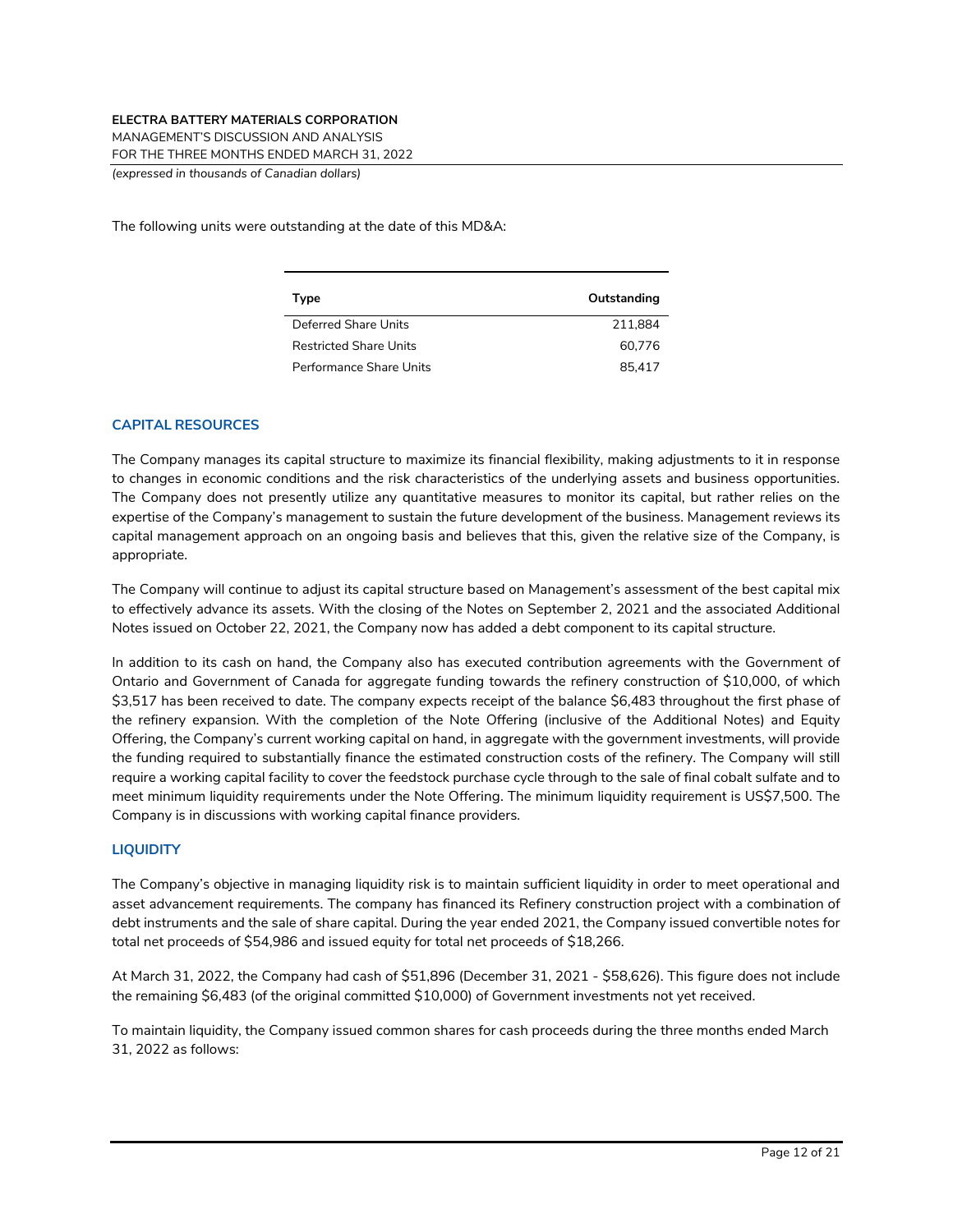MANAGEMENT'S DISCUSSION AND ANALYSIS

FOR THE THREE MONTHS ENDED MARCH 31, 2022

*(expressed in thousands of Canadian dollars)*

• 148,016 common shares at an average price of \$5.40 per share were issued for gross proceeds of approximately \$790 under its ATM program. The transaction costs associated with these issuances were \$20, which reflect commissions paid to CIBC Capital Markets.

During the three months ended March 31, 2022, US\$500 of convertible notes were converted by noteholders which resulted in the Company issuing a total of 112,729 common shares. The Company also made interest make-whole payments to the noteholders upon conversion totaling US\$89. There were no significant transaction costs incurred in relation to the conversions

Subsequent to quarter-end, the Company received additional conversion notices for US\$3,000 of principal for its outstanding convertible notes. In line with the conversion terms in the Note Indenture, a total of 676,374 common shares were issued and cash make-whole interest payments of US\$416 were made. The total outstanding principal balance of the notes is currently US\$36,000.

The total costs of the activities required to advance the Refinery are expected to be funded primarily through cash on hand and the contributions from the Government of Ontario and Government of Canada.

|                                             | Three months ended | Three months ended |
|---------------------------------------------|--------------------|--------------------|
|                                             | March 31           | March 31           |
|                                             | 2022               | 2021               |
| Cash Flows used in operating activities     | $(3,504)$ \$       | (3,061)            |
| Cash Flows used in investing activities     | (5,086)            |                    |
| Cash Flows provided by financing activities | 1,620              | 14,906             |
| Changes in cash during the period           | (6,970)            | 11,845             |
| Effect of exchange rates on cash            | 240                | (41)               |
| Cash – Beginning of the period              | 58.626             | 4,174              |
| Cash – End of the period                    | 51.896             | 15.978<br>S        |

Cash used in operating activities was \$3,504 during the three months ended March 31, 2022, compared to \$3,061 used in operating activities during the three months ended March 31, 2021. The increase in cash used in operating activities was driven primarily by increased exploration costs, additional legal and advisory fees related to the NASDAQ listing, and higher salary costs compared to the prior period.

Cash used in investing activities was \$5,086 during the three months ended March 31, 2022, compared to cash provided by investing activities of \$nil during the three months ended March 31, 2021. The cash outflow from investing activities mainly relate to payments for refinery equipment as the company works to progress the construction for commissioning by the end of the year.

Cash flows provided by financing activities were \$1,620 during the three months ended March 31, compared to the \$14,906 from financing activities during the three months ended March 31, 2021. The Q1 2021 inflows were related to proceeds from the Company's January 2021 bought deal while proceeds in Q1 2022 were driven mainly through inflows from government loan installments offset by interest payments made on the convertible notes.

With the completion of financing activities in 2021 and the committed Government funding, the Company currently has substantially all the liquidity required to cover the estimated Refinery project construction capital costs to reach commissioning. To achieve further Company initiatives such as advancing the battery recycling strategy, completing exploration drilling at Iron Creek, and providing an additional working capital buffer as the refinery enters its operating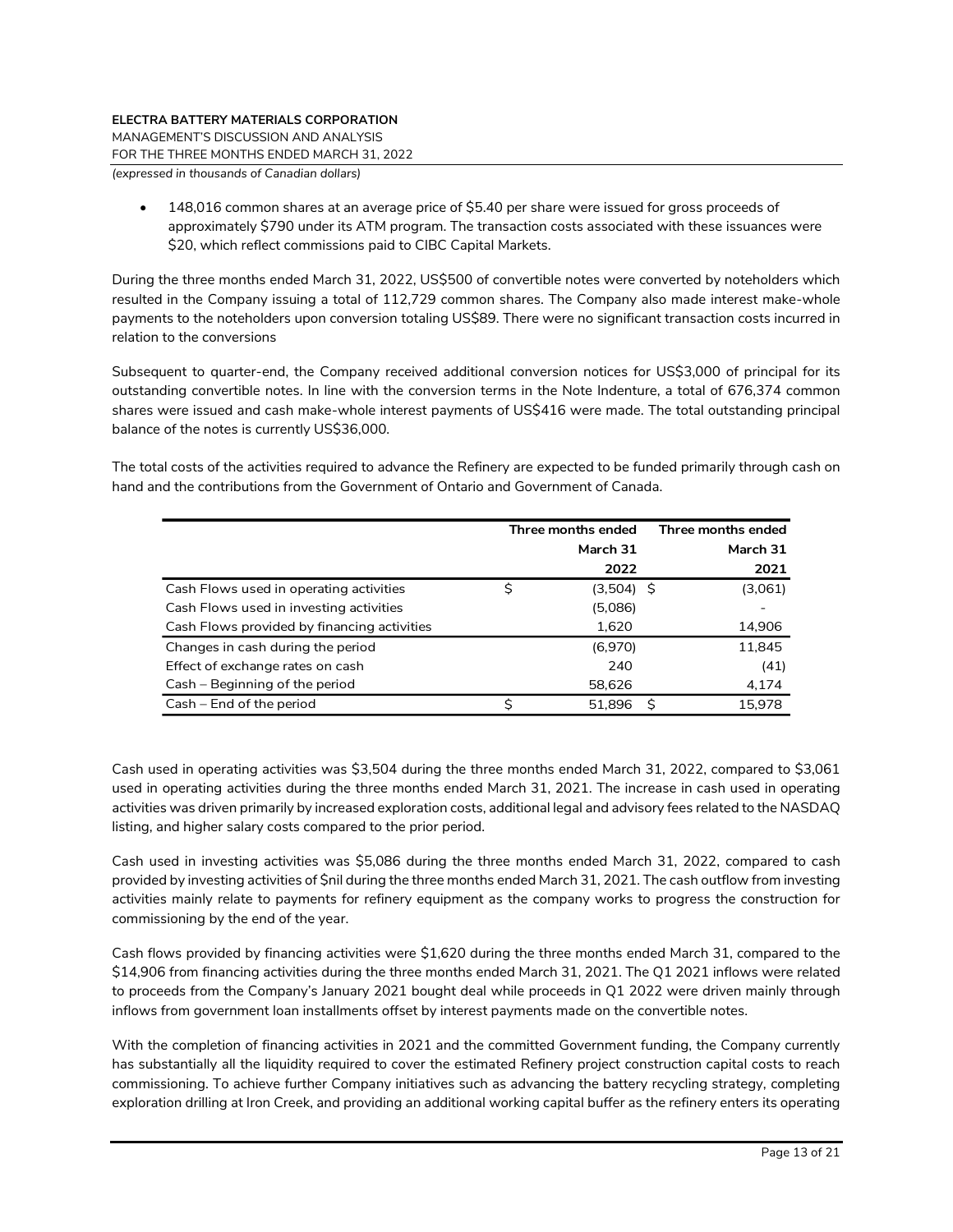MANAGEMENT'S DISCUSSION AND ANALYSIS

FOR THE THREE MONTHS ENDED MARCH 31, 2022

*(expressed in thousands of Canadian dollars)*

phase, additional funding will be required. They Company may elect to utilize its existing ATM Program to raise funds for these purposes. There can be no assurances that the Company will be successful in obtaining other sources of funding; failure to obtain additional capital could result in the delay or indefinite postponement of further advancement of the Company's assets.

## **COMMITMENTS**

The Company's commitments relate to purchase and services commitments for work programs relating to refinery expansion and payments under financing arrangements. The Company had the following commitments as of the date of this MD&A:

|                            | 2022                     | 2023                     | 2024    | 2025    | <b>Thereafter</b> | Total    |
|----------------------------|--------------------------|--------------------------|---------|---------|-------------------|----------|
| Purchase commitments       | \$34,728                 | $S -$                    | S -     | S -     | $S -$             | S 34.728 |
| Convertible notes payments | 1.332                    | 3.166                    | 3.175   | 3.166   | 49.160            | 59.999   |
| Government loan payments   | $\overline{\phantom{a}}$ | $\overline{\phantom{0}}$ | 740     | 740     | 2.071             | 3,551    |
|                            |                          |                          |         |         |                   |          |
| Total                      | \$36,060                 | \$3.166                  | \$3.915 | \$3.906 | \$51.231          | \$98,278 |

The Company has recorded a provision for environmental remediation, reclamation and decommissioning for its Ontario assets. For the Refinery, a liability of \$1,204 has been recorded, linked to a currently filed closure plan. In relation to the refinery closure plan, an amount of \$3,450 has been posted via a surety bond with the Ministry of Northern Development, Mines, Natural Resources and Forestry (NDMNRF) as financial assurance. The \$938 of cash that was deposited with NDMNRF relating to its old closure plan is expected to be returned to the Company during 2022.

## **RELATED PARTY TRANSACTIONS**

The Company's related parties include key management personnel and companies related by way of directors or shareholders in common.

## **Key Management Personnel Compensation**

During the three months ended March 31, 2022 and 2021, the Company paid and/or accrued the following fees to management personnel and directors:

|                  | March 31,<br>2022 | March 31,<br>2021 |
|------------------|-------------------|-------------------|
| Management       | \$310             | \$319             |
| <b>Directors</b> | 62                | 48                |
|                  | \$372             | \$367             |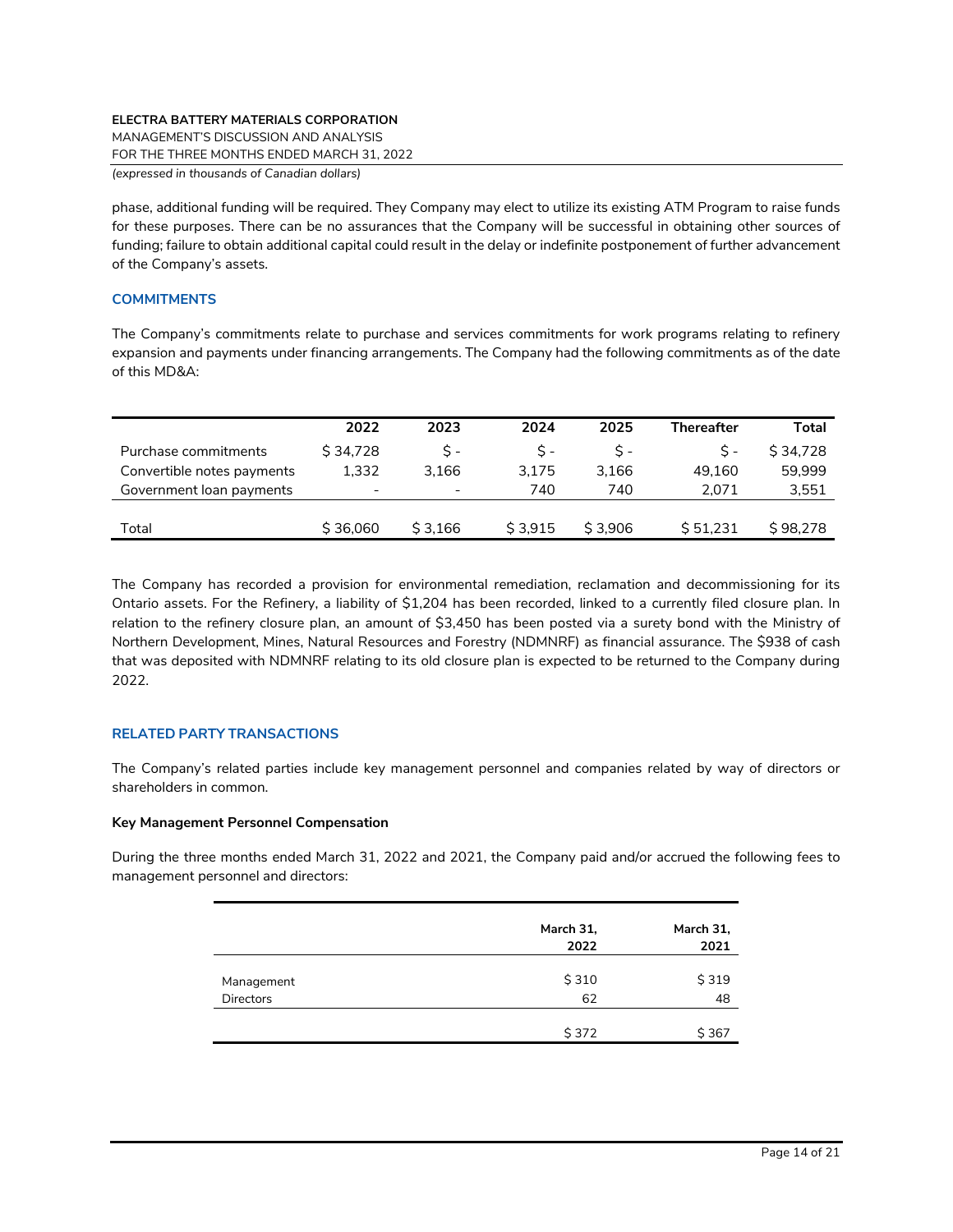MANAGEMENT'S DISCUSSION AND ANALYSIS

FOR THE THREE MONTHS ENDED MARCH 31, 2022

*(expressed in thousands of Canadian dollars)*

During the three months ended March 31, 2022, the Company had share-based payments made to management and directors of \$256 (March 31, 2021 - \$65). As at March 31, 2022, the accrued liabilities balance for related parties was \$90 (March 31, 2021 - \$6).

## **OFF BALANCE SHEET ARRANGEMENTS**

The Company currently has no off balance sheet arrangements.

## **FINANCIAL INSTRUMENTS AND RISK MANAGEMENT**

Financial assets and liabilities are classified in the fair value hierarchy according to the lowest level of input that is significant to the fair value measurement. Assessment of the significance of a particular input to the fair value measurement requires judgement and may affect placement within the fair value hierarchy levels.

The hierarchy is as follows:

- Level 1 fair value measurements are those derived from quoted prices (unadjusted) in active markets for identical assets or liabilities that the entity can access at the measurement date.
- Level 2 fair value measurements are those derived from inputs other than quoted prices included within Level 1 that are observable for the asset or liability, either directly or indirectly.
- Level 3 fair value measurements are those derived from inputs that are unobservable inputs for the asset or liability.

Fair value estimates of financial instruments are made at a specific point in time, based on relevant information about financial markets and specific financial instruments. As these estimates are subjective in nature, involving uncertainties and matters of significant judgment, they cannot be determined with precision. Changes in assumptions can significantly affect estimated fair values.

The Company recorded the fair value of the embedded derivative as at March 31, 2022 at \$33,303 and is accounted for at FVTPL. The valuation is derived by a finite difference method, whereby the convertible debt as a whole is viewed as a hybrid instrument consisting of two components, a financial derivative liability component (i.e., the conversion option) and a debt component, each with different risk. These two aforementioned risks result in a pair of coupled partial differential equations and are solved simultaneously to calculate the value of the debt and financial derivative liability components of the convertible bond. The key inputs in the valuation include risk-free rates, share price, equity volatility, and credit spread. As there are significant unobservable inputs used in the valuation, the financial derivative liability is included in Level 3.

Methodologies and procedures regarding Level 3 fair value measurements are determined by the Company's management. Calculation of Level 3 fair values is generated based on underlying contractual data as well as observable and unobservable inputs. Development of unobservable inputs requires the use of significant judgment. To ensure reasonability, Level 3 fair value measurements are reviewed and validated by the Company's management. Review occurs formally on a quarterly basis or more frequently if review and monitoring procedures identify unexpected changes to fair value.

While the Company considers its fair value measurements to be appropriate, the use of reasonably alternative assumptions could result in different fair values. On a given valuation date, it is possible that other market participants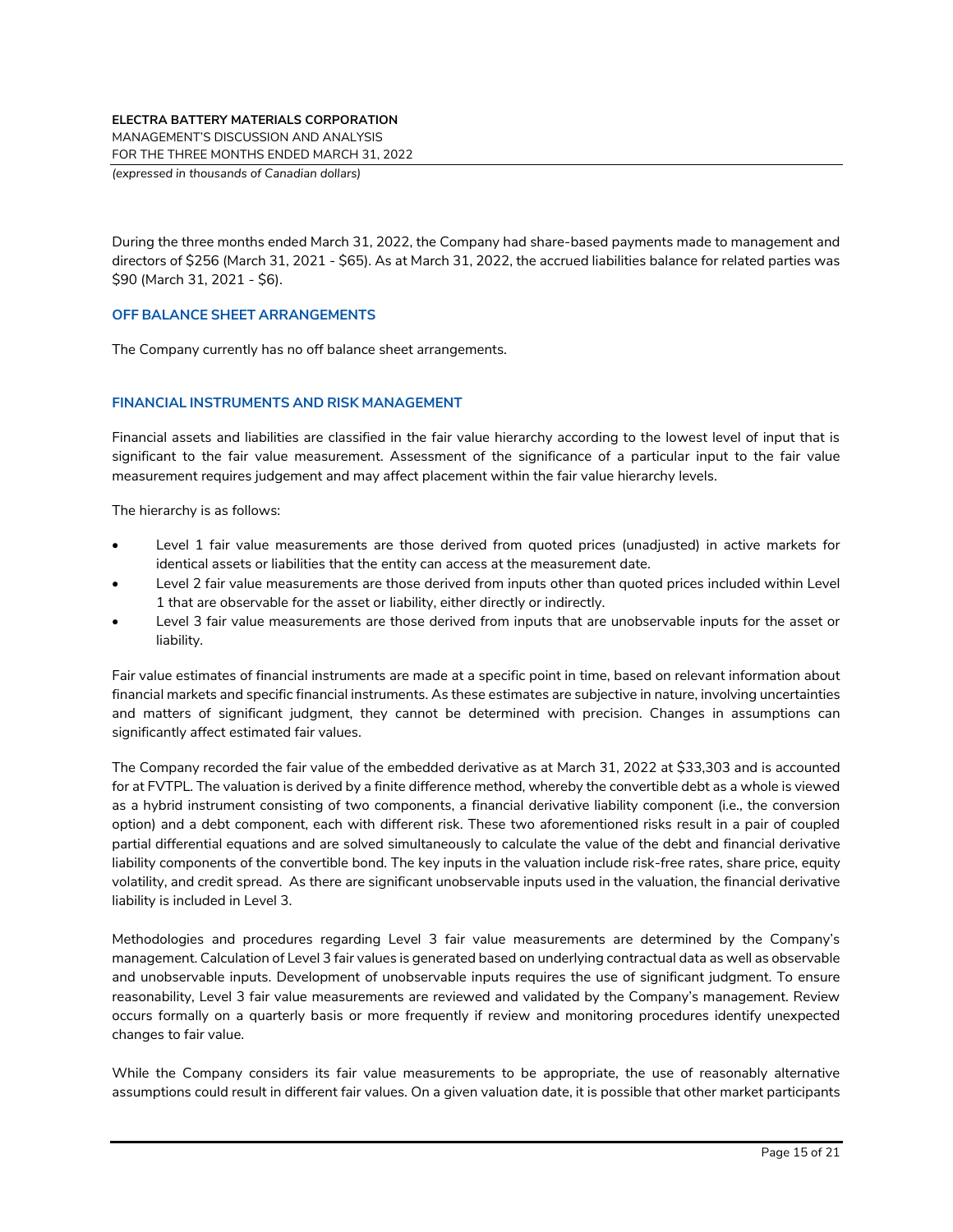MANAGEMENT'S DISCUSSION AND ANALYSIS

FOR THE THREE MONTHS ENDED MARCH 31, 2022

*(expressed in thousands of Canadian dollars)*

could measure a same financial instrument at a different fair value, with the valuation techniques and inputs used by these market participants still meeting the definition of fair value. The fact that different fair value measurements exist reflects the judgment, estimates and assumptions applied as well as the uncertainty involved in determining the fair value of these financial instruments.

The fair value of the embedded derivative has been estimated as at March 31, 2022 based on significant unobservable inputs which are equity volatility and credit spread. The Company used an equity volatility of 56%. If the Company had used an equity volatility that was higher or lower by 10%, the potential effect would be an increase of \$1,760 or a decrease of \$1,897 to the fair value of the embedded derivative. The Company used a credit spread of 26.1%. If the Company had used a credit spread that was higher or lower by 5%, the potential effect would be an increase of \$1,224 or a decrease of \$1,487 to the fair value of embedded derivative.

# **Financial Risk Factors**

The Company's risk exposure and the impact on the Company's financial instruments are summarized below:

# *Liquidity risk*

Liquidity risk is the risk that the Company will not be able to meet its financial obligations as they fall due. The Company currently settles its financial obligations with cash. The Company is expected to able to satisfy obligations in the near term with its cash balances. With the Company issuing convertible notes during the quarter, it now has future obligations to pay semi-annual interest payments and the principal upon maturity. The Company expects to settle this obligations with cash flows generated by refinery operations.

## *Credit risk*

Credit risk is the risk of potential loss to the Company if the counterparty to a financial instrument fails to meet its contractual obligations. The Company's credit risk is primarily attributable to its liquid financial assets including cash and receivables. The Company limits exposure to credit risk on liquid financial assets through maintaining its cash with high-credit quality financial institutions.

## *Interest rate risk*

Interest rate risk is the risk that the fair value or future cash flows of a financial instrument will fluctuate because of changes in market interest rates. With the Company's debt with Glencore now extinguished, there is not current interest rate risk present. The Company's convertible notes bear interest at a fixed interest rate.

# *Foreign Currency Risk*

Foreign currency risk is the risk that the fair value of future cash flows of a financial instrument will fluctuate because they are denominated in currencies that differ from the Company's functional currency, Canadian Dollars. The Company is exposed to foreign currency risk on fluctuations related to cash, receivables, and accrued liabilities that are denominated in US Dollars. In addition, the Company's new convertible notes are denominated in US dollars and fluctuations in foreign exchange rates will impact the Canadian dollar amounts required to settle interest and principal payments for these convertible notes. The Company has not used derivative instruments to reduce its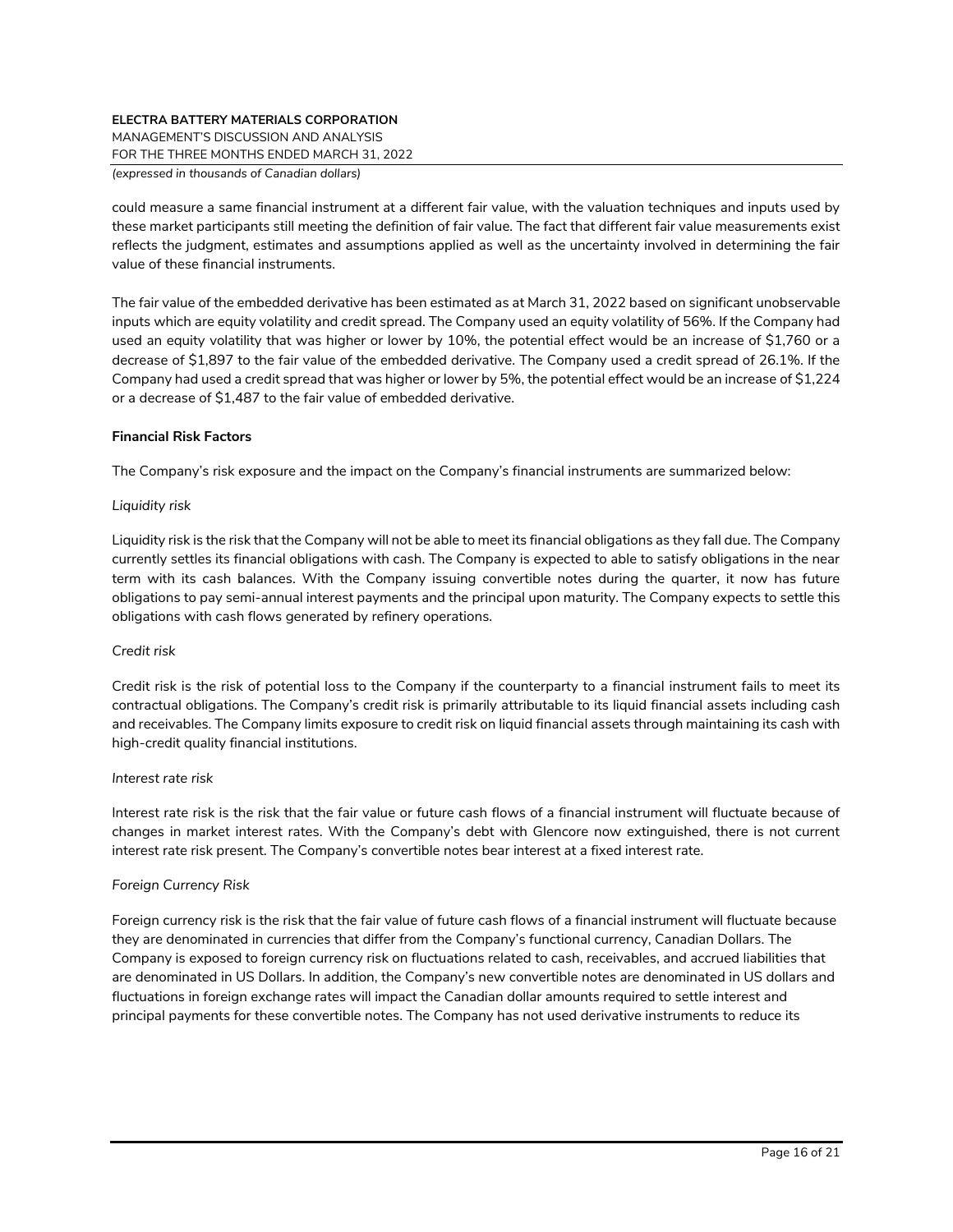MANAGEMENT'S DISCUSSION AND ANALYSIS

FOR THE THREE MONTHS ENDED MARCH 31, 2022

*(expressed in thousands of Canadian dollars)*

exposure to foreign currency risk nor has it entered into foreign exchange contracts to hedge against gains or losses from foreign exchange

#### **BUSINESS RISKS AND UNCERTAINTIES**

There are many risk factors facing companies involved in the mineral exploration industry. Risk Management is an ongoing exercise upon which the Company spends a substantial amount of time. While it is not possible to eliminate all the risks inherent to the industry, the Company strives to manage these risks, to the greatest extent possible. The following risks are most applicable to the Company.

#### *Financing*

The Company has raised funds through equity financing and debt arrangements to fund its operations and the advancement of the Refinery. The market price of natural resources, specifically cobalt prices, is highly speculative and volatile. Instability in prices may affect the interest in resource assets and the development of and production from such properties. This may adversely affect the Company's ability to raise capital or obtain debt to fund corporate activities and growth initiatives.

#### *Technical Capabilities of the Refinery*

The Company's strategic priority is the advancement of the Refinery, with significant engineering studies and metallurgical testing conducted to date. There is no assurance that the final refining process will have the capabilities to produce specific end products. The Company will manage this risk through contracting technical experts on metallurgy and engineering to support refinery process decisions.

## *Ability to meet Debt Service Obligations*

The Company now has debt service obligations arising from the Notes, which include ongoing coupon payments and payment of principal at maturity. In the event the refinery construction is not completed as planned or sufficient cash flow from refinery operations is note generated, there is a risk that the Company may not have sufficient available capital to meet its debt obligations. In this event, the assets pledged may be transferred to the lenders.

#### *Global Pandemic*

The ability for the Company to source financing, equipment and construction and operation personnel for its refinery may be impacted by the COVID-19 global pandemic. At present, the Company has not encountered any adverse consequences. The ultimate impacts of the current pandemic are not known, but could have significant impacts on the Company's ability to attract financing and advance its assets.

#### *Macroeconomic Risks*

Political and economic instability (including Russia's recent invasion of Ukraine), global or regional adverse conditions, such as pandemics or other disease outbreaks (including the COVID-19 global outbreak) or natural disasters, currency exchange rates, trade tariff developments, transport availability and cost, including import-related taxes, transport security, inflation and other factors are beyond the Company's control. The macroeconomic environment remains challenging and the Company's results of operations could be materially affected by such macroeconomic conditions.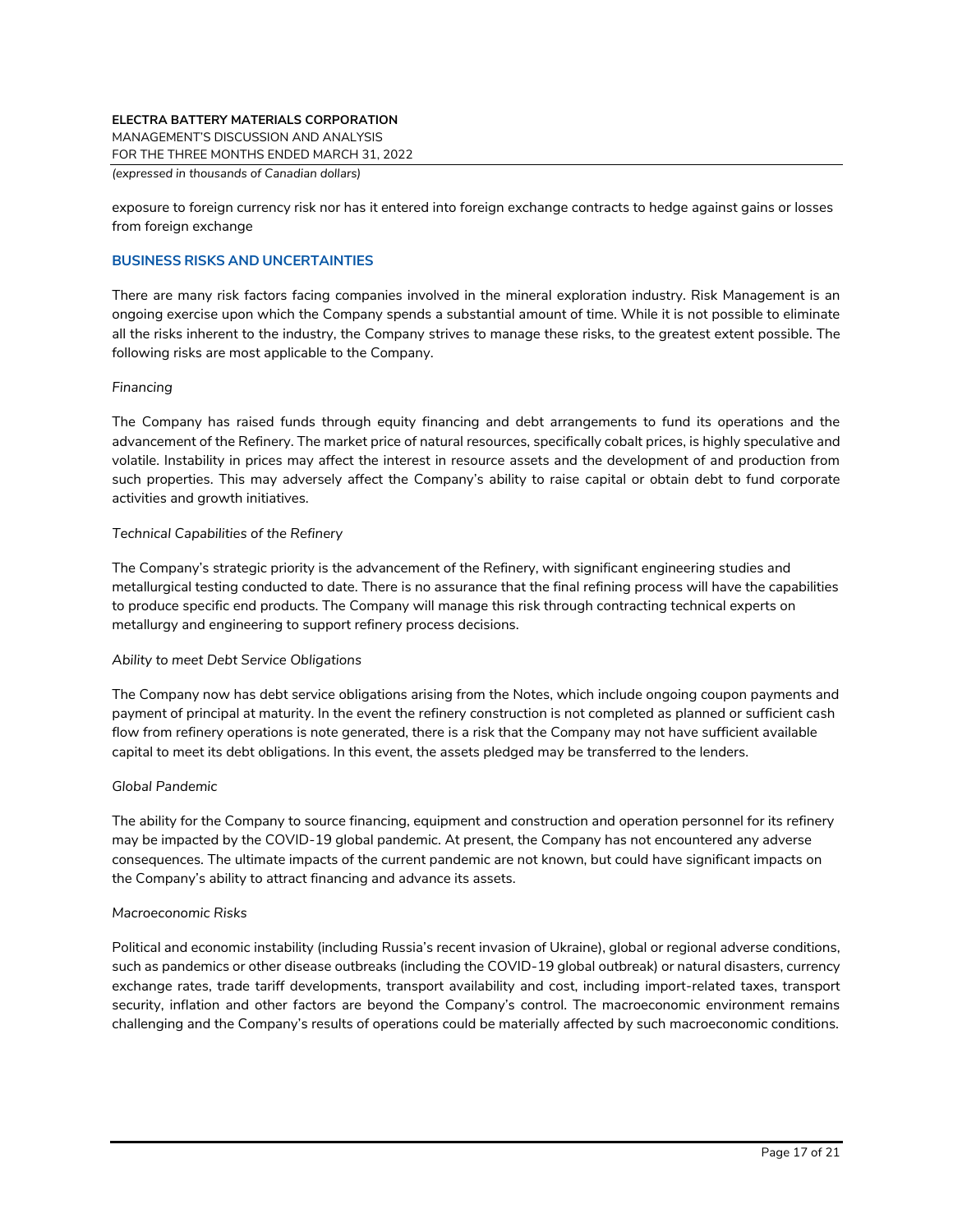MANAGEMENT'S DISCUSSION AND ANALYSIS

FOR THE THREE MONTHS ENDED MARCH 31, 2022

*(expressed in thousands of Canadian dollars)*

#### *Industry and Mineral Exploration Risk*

Mineral exploration is highly speculative in nature, involves many risks and frequently is non-productive. There is no assurance that the Company's exploration efforts will be successful. At present, the Company's projects do not contain any proven or probable reserves. Success in establishing reserves is a result of a number of factors, including the quality of the project itself. Substantial expenditures are required to establish reserves or resources through drilling, to develop metallurgical processes, to develop the mining and processing facilities and infrastructure at any site chosen for mining. Because of these uncertainties, no assurance can be given that planned exploration programs will result in the establishment of mineral resources or reserves. The Company may be subject to risks, which could not reasonably be predicted in advance. Events such as labour disputes, natural disasters or estimation errors are prime examples of industry related risks. The Company attempts to balance this risk through ongoing risk assessments conducted by its technical team.

## *Commodity Prices*

The Company is in the business of mineral exploration and as such, its prospects are largely dependent on movements in the price of various minerals. Prices fluctuate on a daily basis and are affected by a number of factors well beyond the control of the Company. The mineral exploration industry in general is a competitive market and there is no assurance that, even if commercial quantities of proven and probable reserves are discovered, a profitable market may exist. Due to the current grassroots nature of its operations, the Company has not entered into any price hedging programs.

## *Environmental*

Exploration projects or operations are subject to the environmental laws and applicable regulations of the jurisdiction in which the Company operates. Environmental standards continue to evolve and the trend is to a longer, more complete and rigid process. The Company reviews environmental matters on an ongoing basis. If and when appropriate, the Company will make appropriate provisions in its financial statements for any potential environmental liability.

## *Title of Assets*

Although the Company conducts title reviews in accordance with industry practice prior to any purchase of resource assets, such reviews do not guarantee that an unforeseen defect in the chain on title will not arise and defeat our title to the purchased assets. If such a defect were to occur, our entitlement to the production from such purchased assets could be jeopardized.

## *Competition*

The Company engages in the highly competitive resource exploration industry. The Company competes directly and indirectly with major and independent resource companies in its exploration for and development of desirable resource properties. Many companies and individuals are engaged in this business, and the industry is not dominated by any single competitor or a small number of competitors. Many of such competitors have substantially greater financial, technical, sales, marketing and other resources, as well as greater historical market acceptance than does the Company. The Company will compete with numerous industry participants for the acquisition of land and rights to prospects, and for the equipment and labour required to operate and develop such prospects. Competition could materially and adversely affect the Company's business, operating results and financial condition. Such competitive disadvantages could adversely affect the Company's ability to participate in projects with favorable rates of return.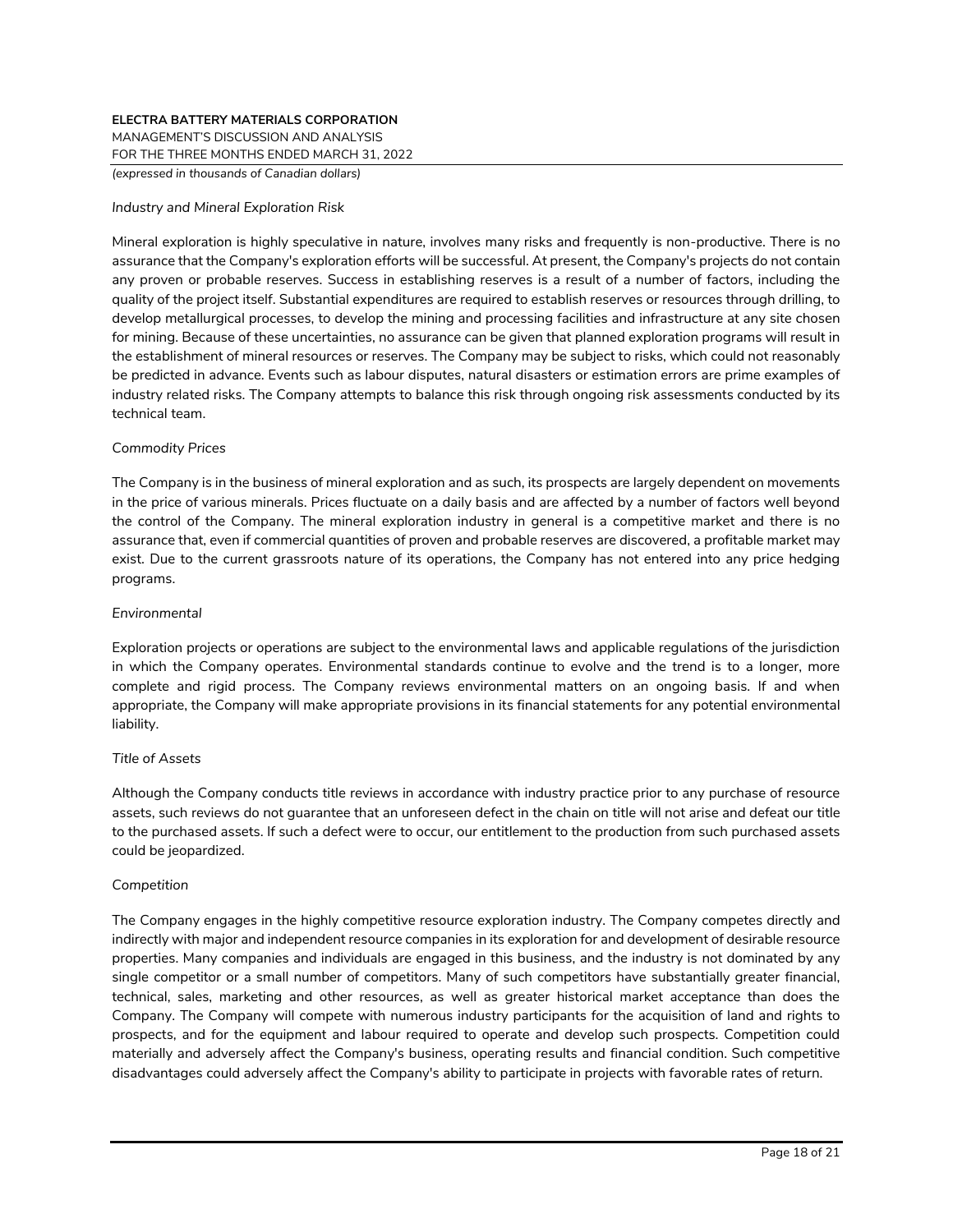MANAGEMENT'S DISCUSSION AND ANALYSIS

FOR THE THREE MONTHS ENDED MARCH 31, 2022

*(expressed in thousands of Canadian dollars)*

Additional information on risks and uncertainties relating to Electra's business is provided in Electra's Annual Information Form dated April 8, 2022 under the heading "Risk Factors".

# **CRITICAL ACCOUNTING ESTIMATES**

The preparation of the Company's financial statements in conformity with IFRS requires management to make judgments, estimates and assumptions that affect the reported amounts of assets, liabilities and contingent liabilities at the date of the financial statements and reported amounts of income and expenses during the reporting period. Estimates and assumptions are continuously evaluated and are based on management's experience and other factors, including expectations of future events that are believed to be reasonable under the circumstances. However, actual outcomes may differ significantly from these estimates.

Areas requiring a significant degree of judgment relate to the recoverability and measurement of deferred tax assets and liabilities, the ability to continue as a going concern and the capitalization of development costs. Actual results may differ from those estimates and judgments.

Areas requiring a significant degree of estimation or judgement that have the most significant effect on the amounts recognized in the Company's consolidated financial statements are as follows:

• *Exploration and Evaluation Assets*

The net carrying value of each mineral property is reviewed regularly for conditions that suggest potential indications of impairment. This review requires significant judgment. Factors considered in the assessment of asset impairment include, but are not limited to, whether there has been a significant adverse change in the legal, regulatory, accessibility, title, environmental or political factors that could affect the property's value; whether exploration activities produced results that are not promising such that no more work is being planned in the foreseeable future and management's assessment of likely proceeds from the disposition of the property.

• *Financial Derivative Liability*

The Financial Derivative Liability values involve significant judgment. The FV of financial derivative liability is reviewed and adjusted on a on a quarterly basis. Factors considered in the fair value of the financial derivative liability are risk free rate, share price volatility, LIBOR, effective interest, and foreign exchange fluctuations.

• *Environmental rehabilitation*

Management's determination of the Company's decommissioning and rehabilitation provision is based on the reclamation and closure activities it anticipates as being required, the additional contingent mitigation measures it identifies as potentially being required and its assessment of the likelihood of such contingent measures being required, and its estimate of the probable costs and timing of such activities and measures. Significant judgements must be made when determining such reclamation and closure activities and measures required and potentially required.

# **FUTURE CHANGES IN ACCOUNTING POLICIES AND INITIAL ADOPTION**

The Company is reviewing the narrow scope amendments to IAS 1 – Presentation of Financial Statements which impact whether certain liabilities containing rights are classified as current or non-current. These amendments come into effect on January 1, 2023, and the Company is assessing the impact, if any, on its consolidated financial statements.

There are no new standards issued by the International Accounting Standards Board ("IASB") that were not effective at March 31, 2022 that are expected to have an impact on the Company.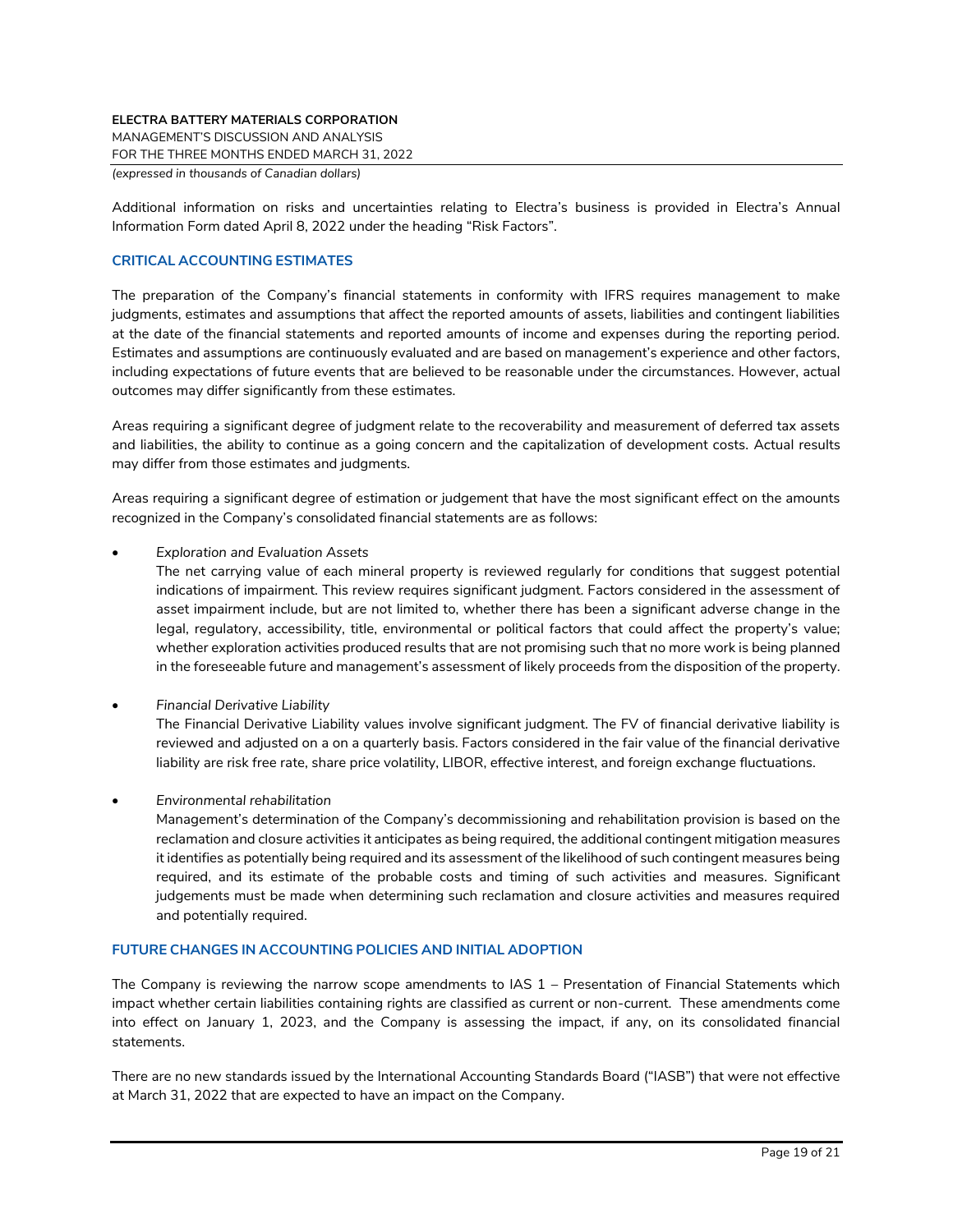MANAGEMENT'S DISCUSSION AND ANALYSIS

FOR THE THREE MONTHS ENDED MARCH 31, 2022

*(expressed in thousands of Canadian dollars)*

# **INTERNAL CONTROL OVER FINANCIAL REPORTING**

The President and Chief Executive Officer and Chief Financial Officer of the Company are responsible for designing internal controls over financial reporting or causing them to be designed under their supervision in order to provide reasonable assurance regarding the reliability of financial reporting and the preparation of financial statements for external purposes in accordance with IFRS.

As at May 26, 2022, the Company did not have a permanent Chief Financial Officer and all Chief Financial Officer functions were performed by the Interim Chief Financial Officer. The Company's management, including the President and Chief Executive Officer and Interim Chief Financial Officer, believe that disclosure controls and procedures and internal control over financial reporting, no matter how well conceived and operated, can provide only reasonable, not absolute assurance that the objectives of the control system are met.

Due to its inherent limitations, internal controls over financial reporting and disclosure may not prevent or detect all misstatements. Management will continue to monitor the effectiveness of its internal control over financial reporting and disclosure controls and procedures and may make modifications from time to time as considered necessary.

There have been no changes in the Company's internal control over financial reporting during the three months ended March 31, 2022, that have materially affected or are reasonably likely to materially affect, the Company's internal control over financial reporting.

## **Disclosure Controls and Procedures**

Disclosure controls and procedures have been designed to provide reasonable assurance that all relevant information required to be disclosed by the Company is accumulated and communicated to senior management as appropriate to allow timely decisions regarding required disclosure. The Company's President and Chief Executive Officer and Interim Chief Financial Officer have concluded, based on their evaluation of the design of the disclosure controls and procedures that as of March 31, 2022, the Company's disclosure controls and procedures provide reasonable assurance that material information is made known to them by others within the Company are appropriately designed.

## **Limitations of Controls and Procedures**

The Company's management, including the President and Chief Executive Officer and Interim Chief Financial Officer, believe that any internal controls over financial reporting and disclosure controls and procedures, no matter how well designed, can have inherent limitations. Therefore, even those systems determined to be effective can provide only reasonable assurance that the objectives of the control system are met.

## **NON-GAAP FINANCIAL MEASURES**

This MD&A contains "specified financial measures" within the meaning of NI 52-112, specifically, EBITDA which is a non-GAAP financial measure. Management believes that the use of this measure assists analysts, investors and other stakeholders of the Company in understanding and assessing operating performance and for planning and forecasting future operating periods. The specified financial measures used in this MD&A do not have any standardized meaning prescribed by IFRS and may not be comparable to similar measures presented by other issuers. Accordingly, these specified financial measures should not be considered in isolation, or as a substitute for, analysis of the Company's recognized measures presented in accordance with IFRS.

*EBITDA* is calculated as the Company's (Income) Loss before taxes and adding back the impacts of interest expense, depreciation and amortization. EBITDA is a non-GAAP financial measure and can be reconciled as follows for the three months ended March 31, 2022: